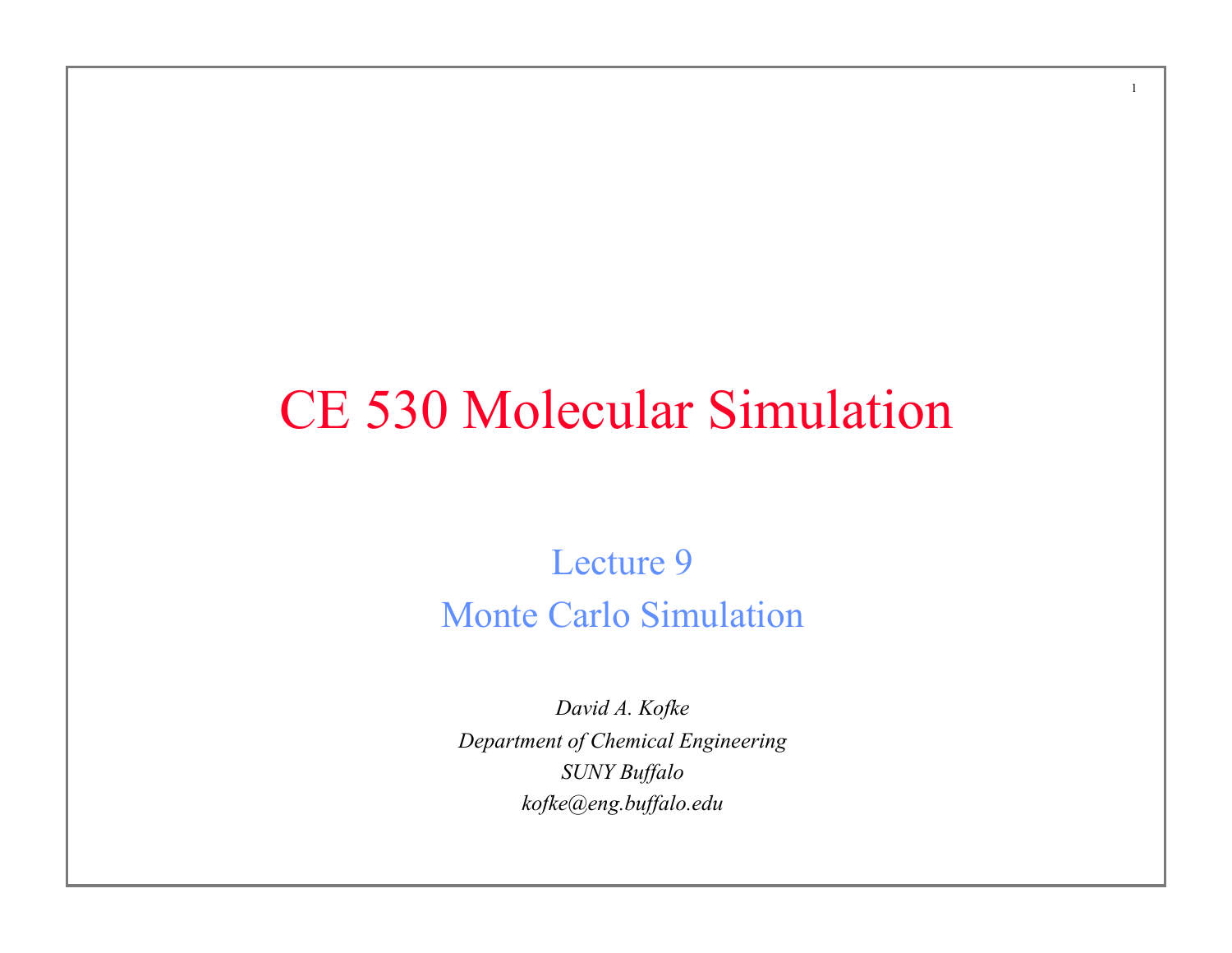# Review

2

¡ We want to apply Monte Carlo simulation to evaluate the configuration integrals arising in statistical mechanics

$$
\langle U \rangle = \frac{1}{N!} \int dr^N U(r^N) \frac{e^{-\beta U(r^N)}}{Z_N} e^{-\pi (r^N)}
$$

O Importance-sampling Monte Carlo is the only viable approach

• *unweighted sum of U with configurations generated according to*   $distribution$   $e^{-\beta U^{\circ}}/Z_N$ 

¡ Markov processes can be used to generate configurations according to the desired distribution  $\pi(r^N)$ .

- *Given a desired limiting distribution, we construct single-step transition probabilities that yield this distribution for large samples*
- *Construction of transition probabilities is aided by the use of*   $delta$  balance:  $\pi_i \pi_{ij} = \pi_j \pi_{ji}$
- *The Metropolis recipe is the most commonly used method in molecular simulation for constructing the transition probabilities*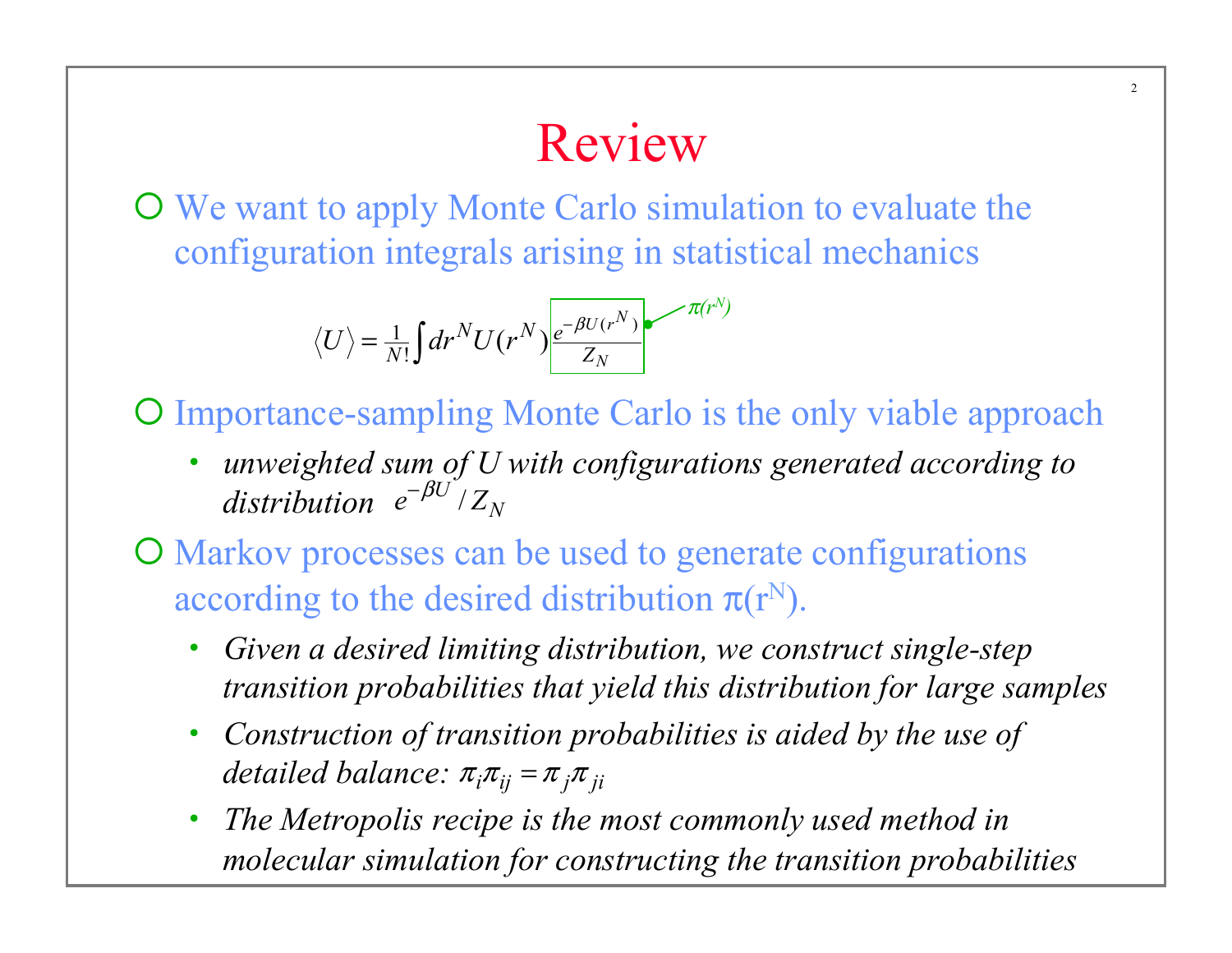# Monte Carlo Simulation

O MC techniques applied to molecular simulation O Almost always involves a Markov process

• *move to a new configuration from an existing one according to a well-defined transition probability* 

#### O Simulation procedure

- *generate a new "trial" configuration by making a perturbation to the present configuration*
- *accept the new configuration based on the ratio of the probabilities for the new and old configurations, according to the Metropolis algorithm*
- *if the trial is rejected, the present configuration is taken as the next one in the Markov chain*
- *repeat this many times, accumulating sums for averages*





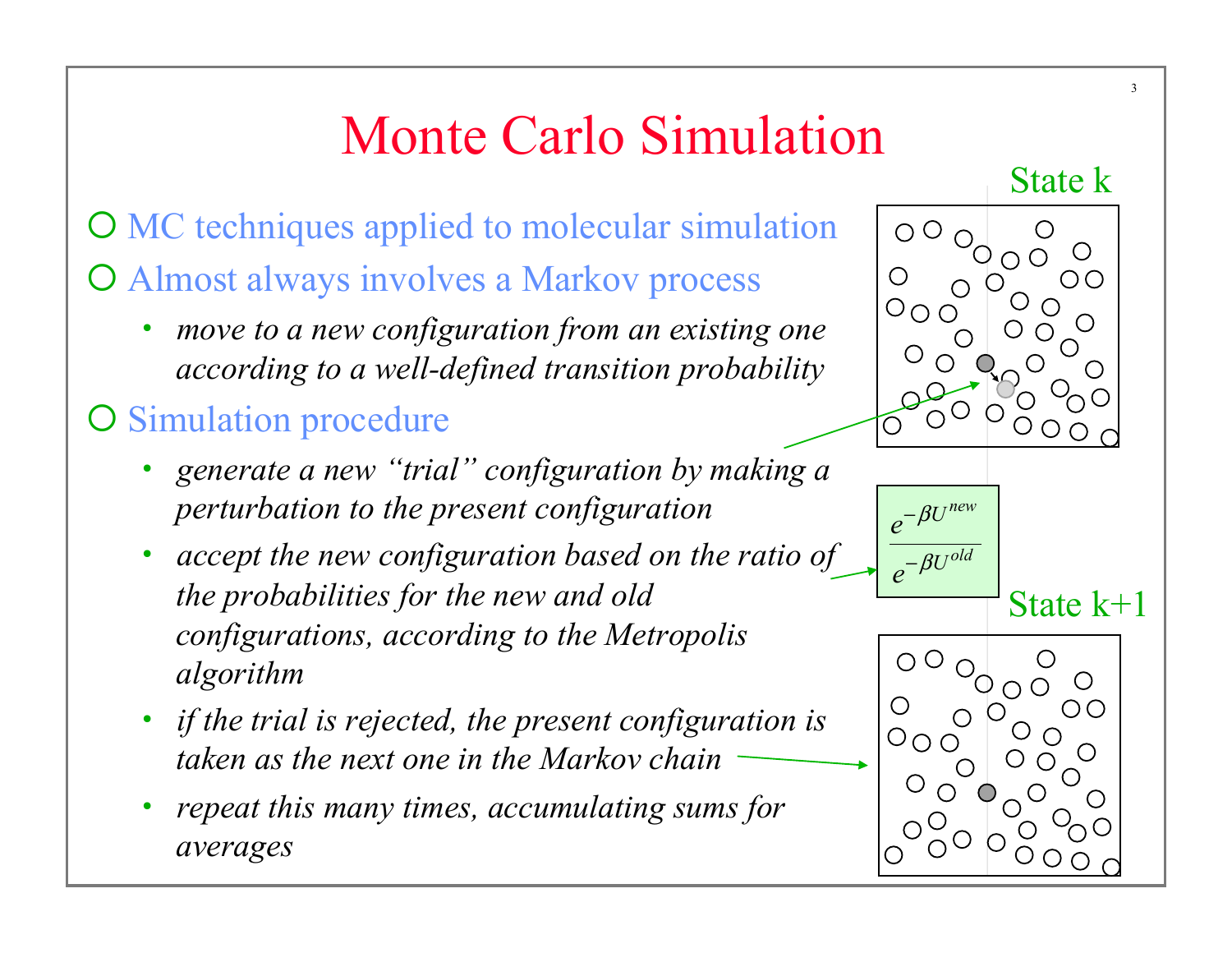### Trial Moves

4

O A great variety of trial moves can be made O Basic selection of trial moves is dictated by choice of ensemble

- *almost all MC is performed at constant T*  no need to ensure trial holds energy fixed
	- *must ensure relevant elements of ensemble are sampled*  all ensembles have molecule displacement, rotation; atom displacement isobaric ensembles have trials that change the volume grand-canonical ensembles have trials that insert/delete a molecule

O Significant increase in efficiency of algorithm can be achieved by the introduction of clever trial moves

- *reptation, crankshaft moves for polymers*
- *multi-molecule movements of associating molecules*
- *many more*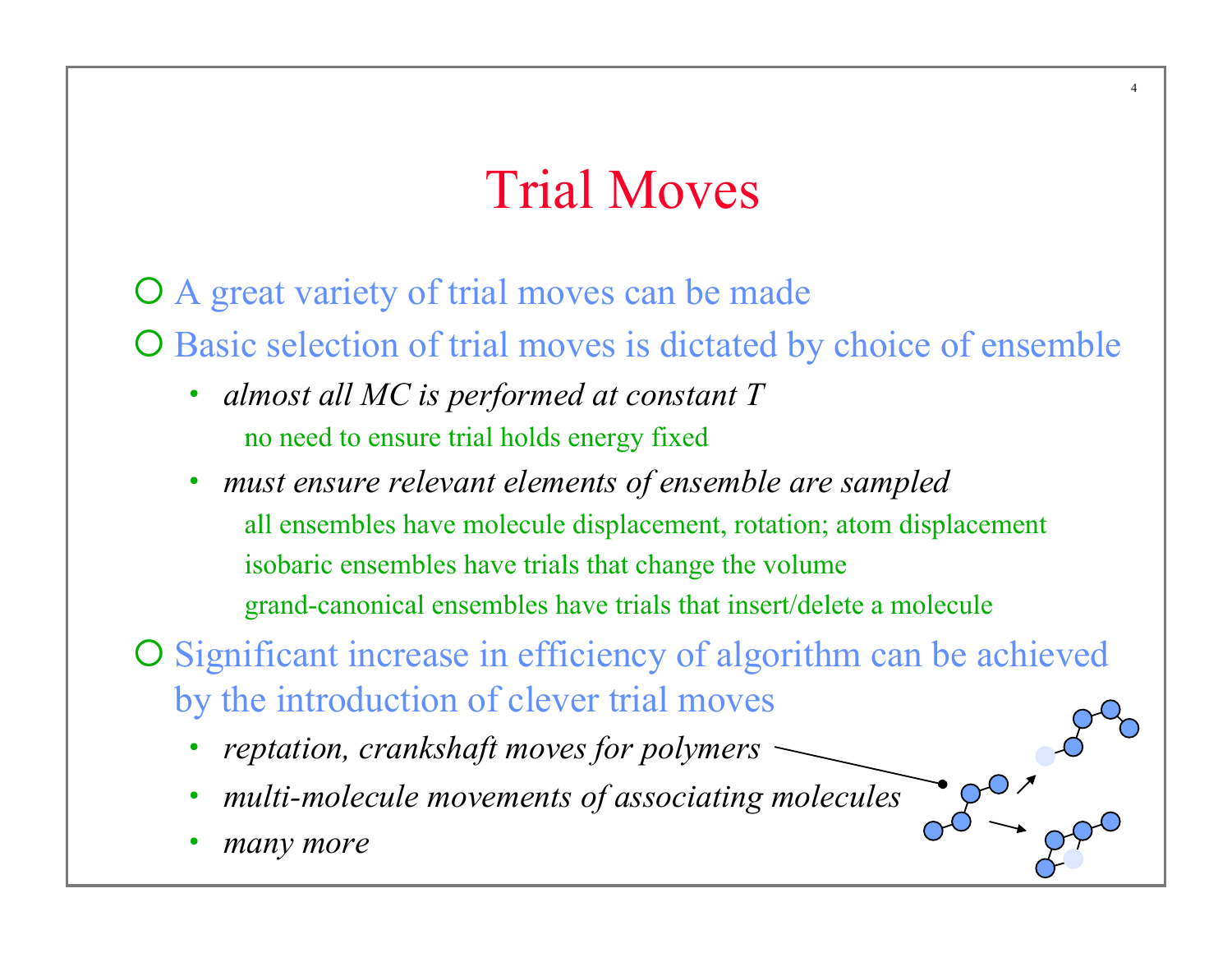# General Form of Algorithm

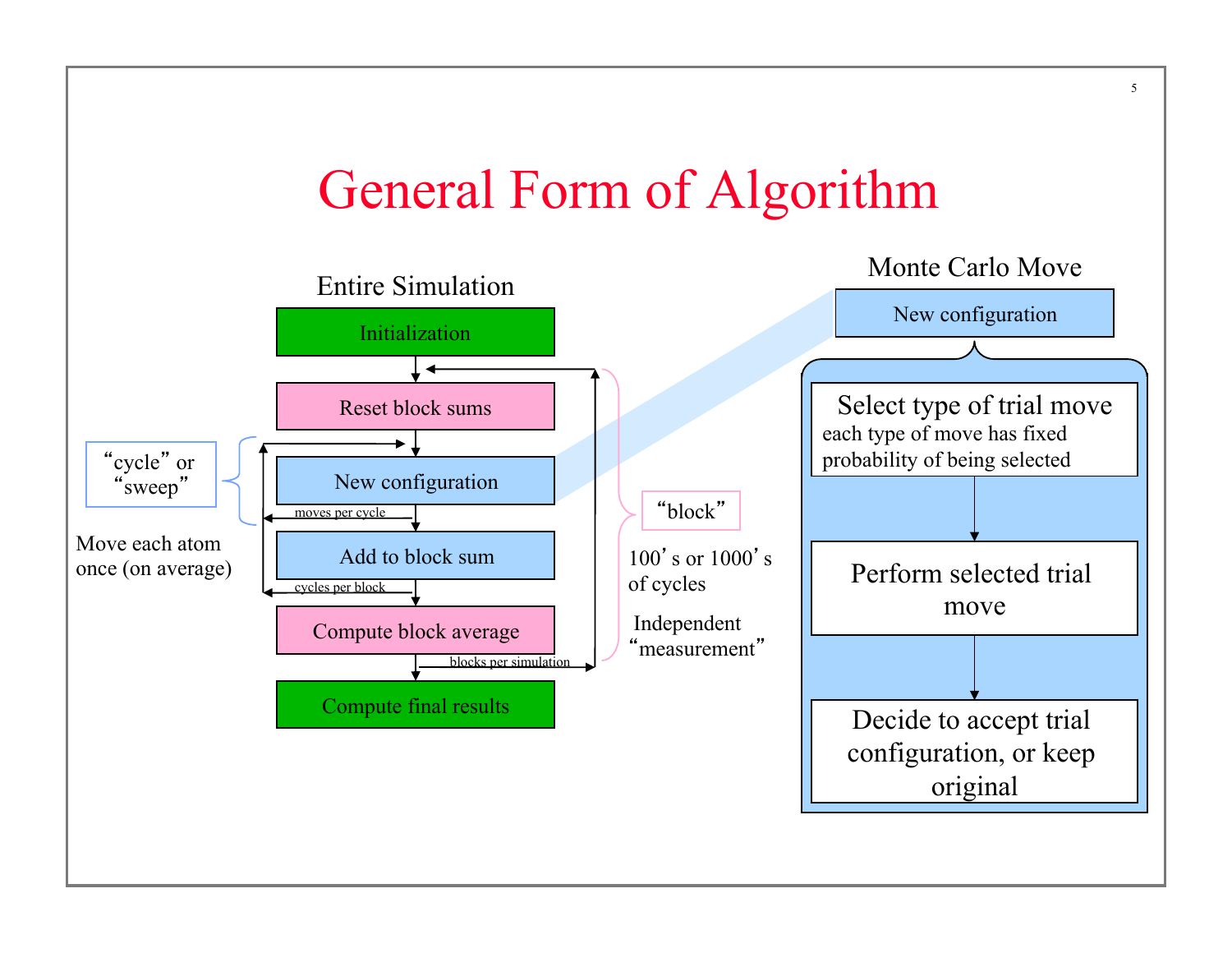# Simulation API: Integrator

#### **O** Integrator

• *repeatedly changes configuration to follow a sampling algorithm* 

6

- *public void doStep()*
- *deploys subclass-specific agent to each atom*
- *only one integrator acts on a given box*
- *some integrators act on multiple boxes*  IntegratorGEMC (Gibbs ensemble Monte Carlo) IntegratorPT (Parallel tempering)

#### O IntegratorMD

- *IntegratorVelocityVerlet*
- *IntegratorHard*

discontinuous molecular dynamics

O IntegratorMC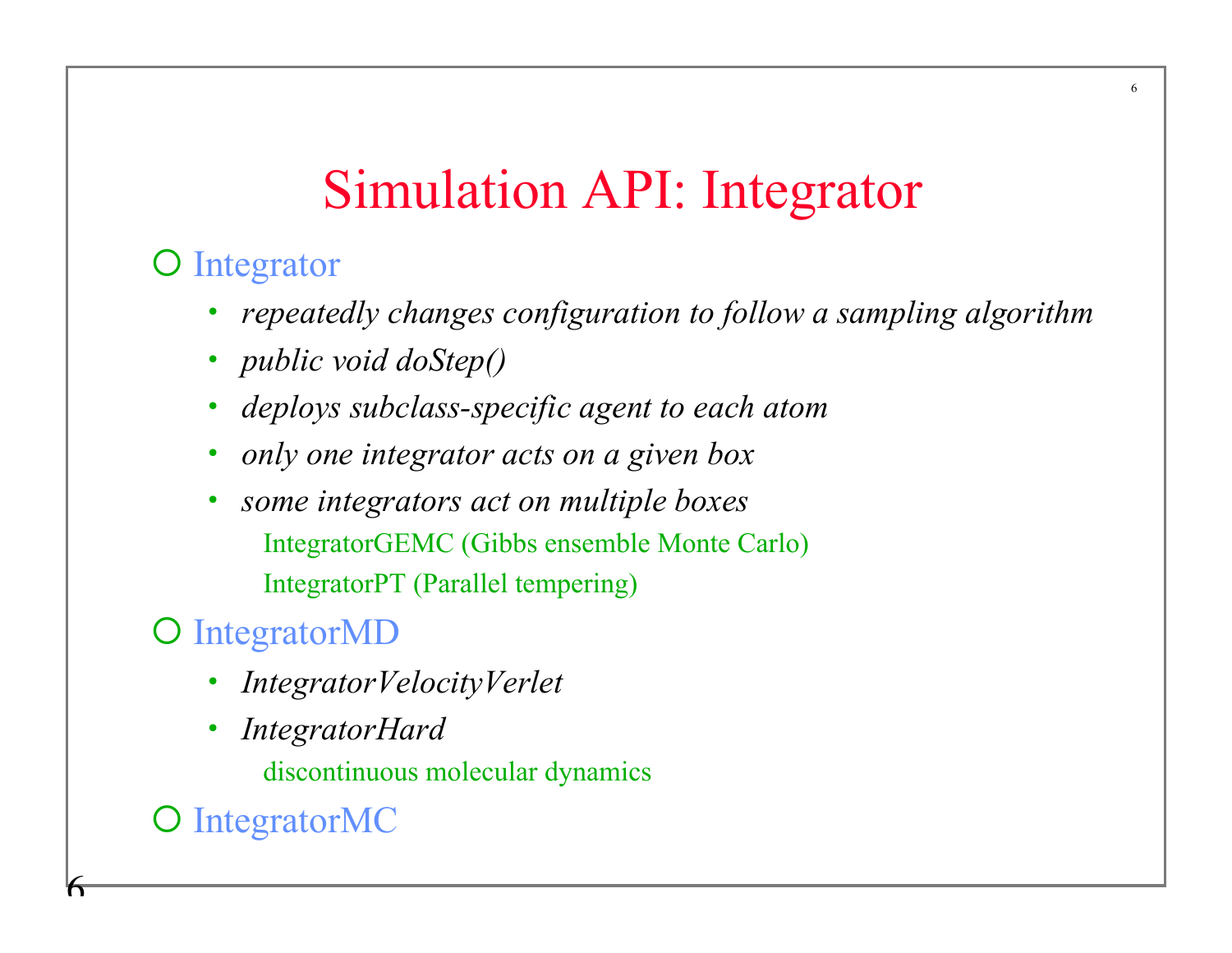### Simulation API: IntegratorMC

7

#### O IntegratorMC

- *Monte Carlo sampling*
- *Selects trial move, performs trial, decides acceptance, notifies move and other listeners*

#### O MCMove

- *Performs Monte Carlo trial*
- *Reports information needed to determine acceptance*   $\ln(\pi_{\text{new}}/\pi_{\text{old}}), \ln(\tau_{\text{ij}}/\tau_{\text{ij}})$ Holds fields needed for evaluation
- *Does appropriate update for acceptance or rejection*
- *For example*  MCMoveAtom MCMoveInsertDelete MCMoveRotateMolecule MCMoveVolume
- *Sampled ensemble is determined by set of MCMoves added to integrator*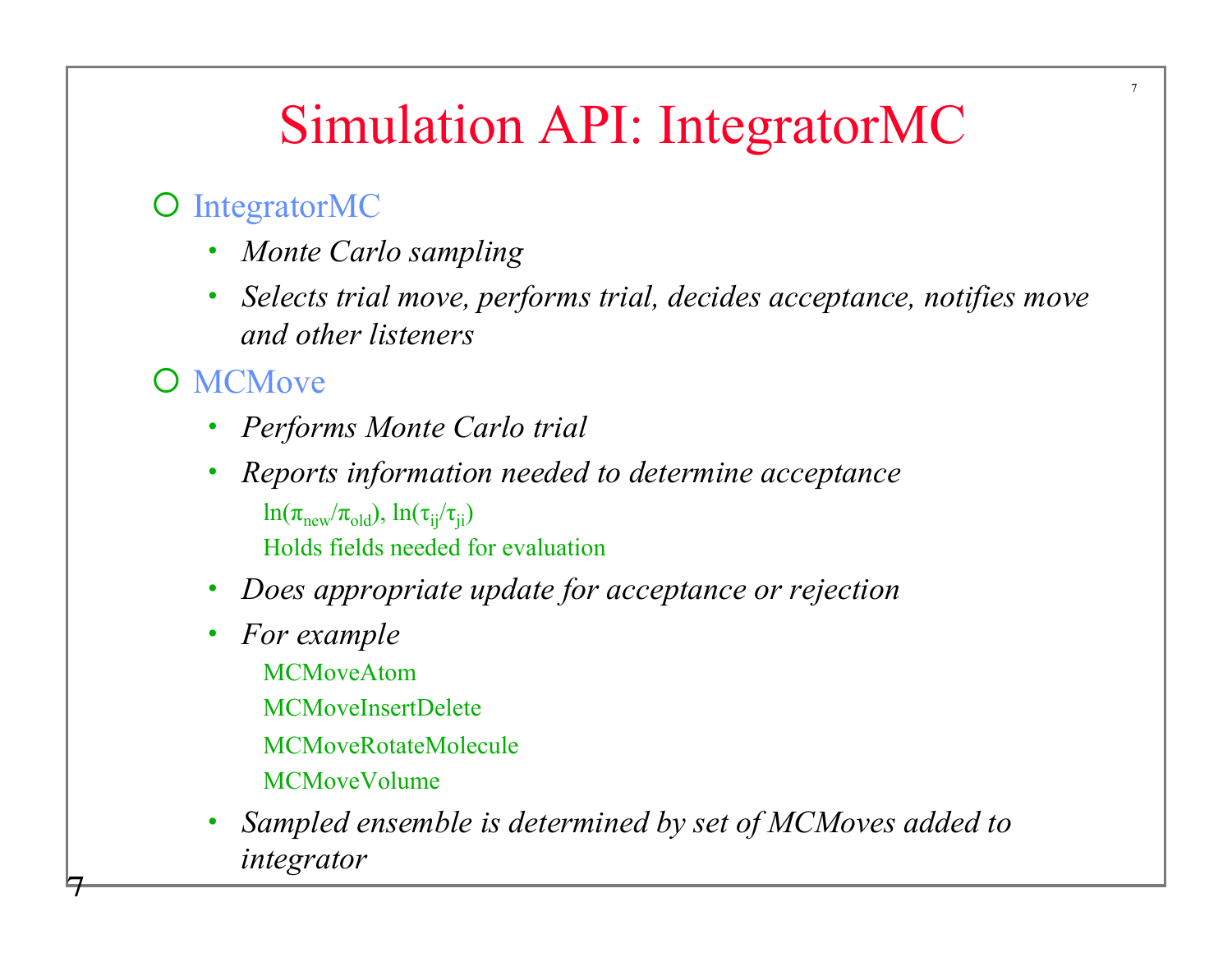O Gives new configuration of same volume and number of molecules O Basic trial:

•

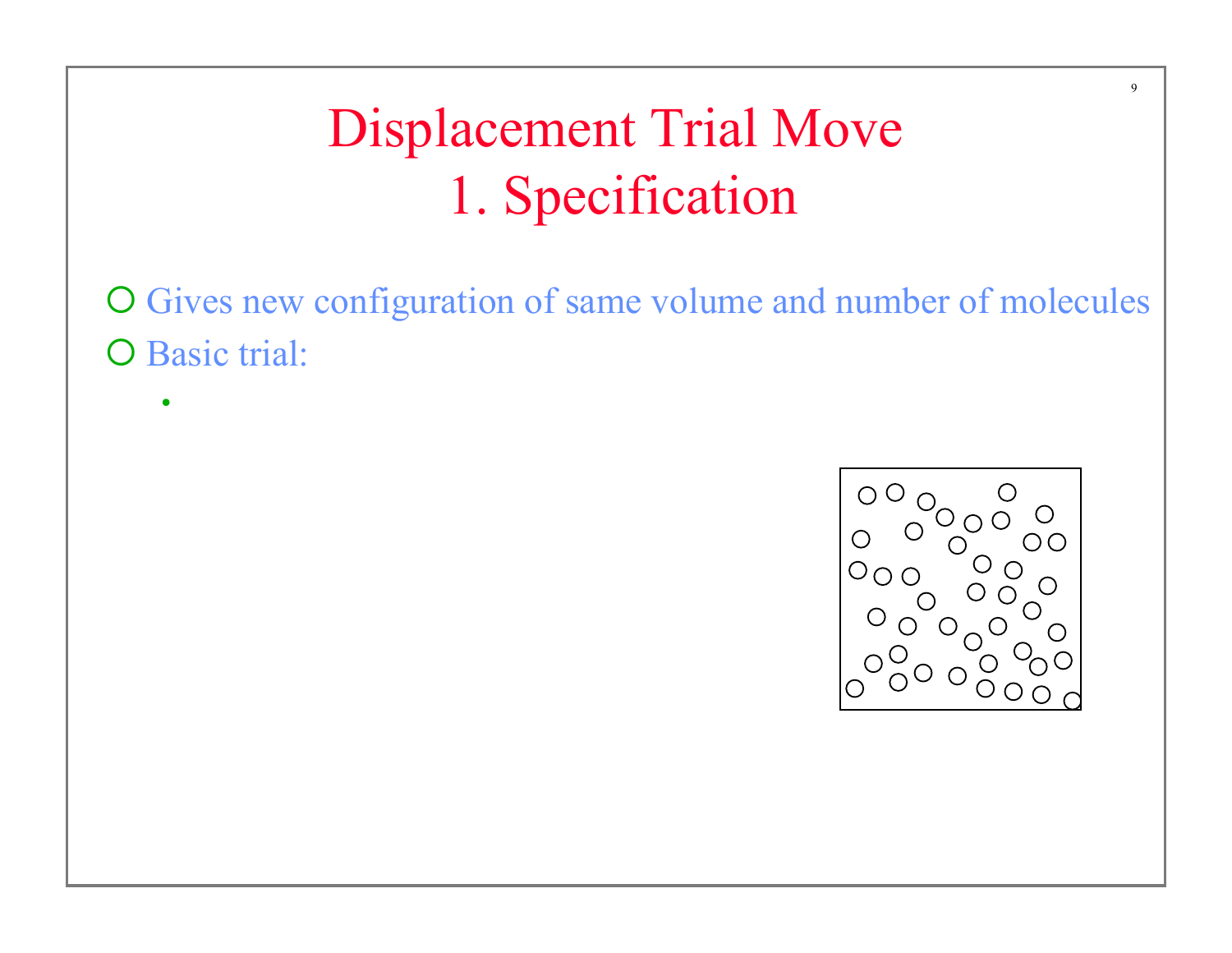O Gives new configuration of same volume and number of molecules O Basic trial:

• *displace a randomly selected atom to a point chosen with uniform* 

*Select an atom at random*

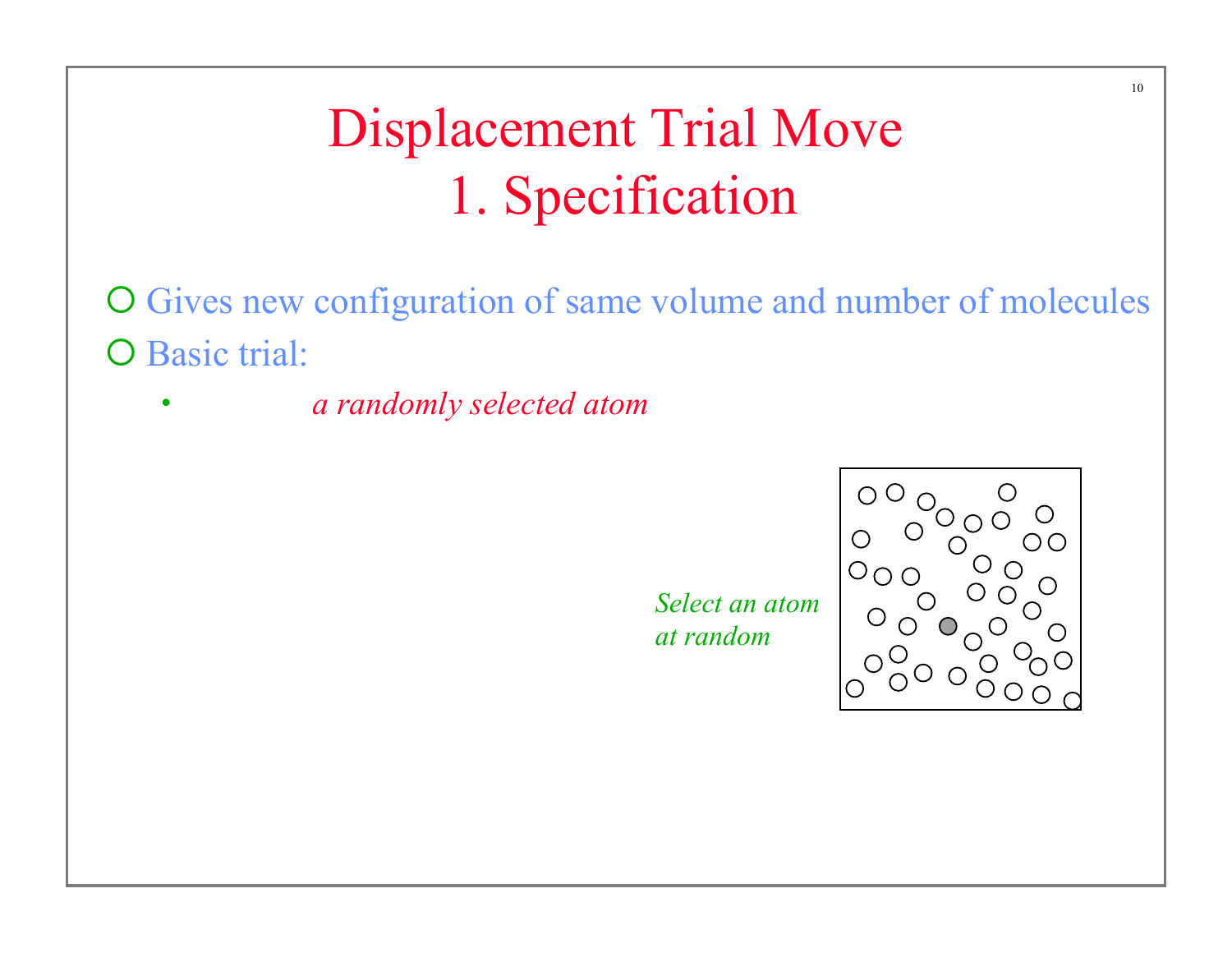O Gives new configuration of same volume and number of molecules O Basic trial:

• *displace a randomly selected atom to a point chosen with uniform* 

*a cubic volume of edge 2δ* 

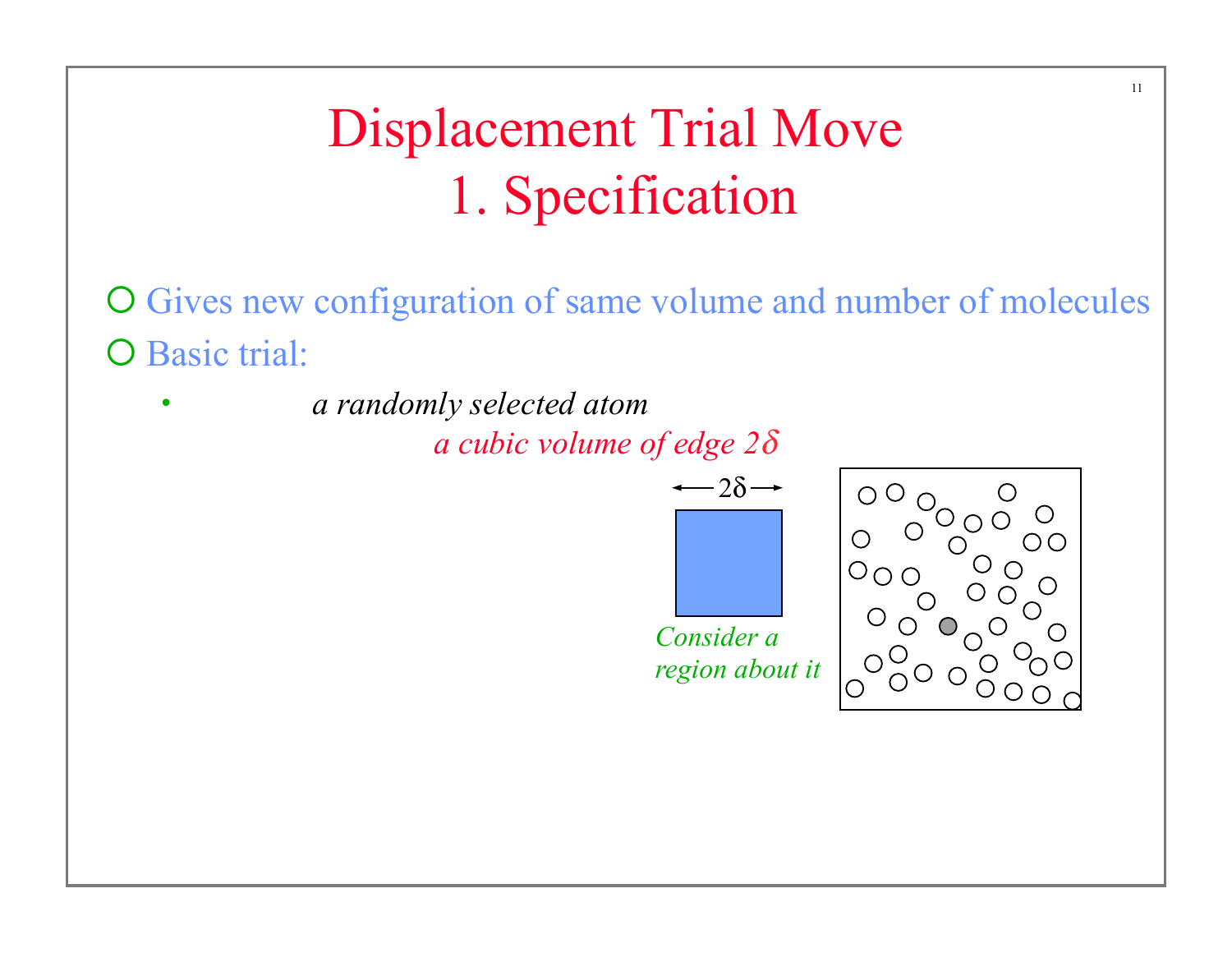O Gives new configuration of same volume and number of molecules O Basic trial:

• *displace a randomly selected atom to a point chosen with uniform probability inside a cubic volume of edge 2*δ *centered on the current* 

*position of the atom*

*Consider a region about it*

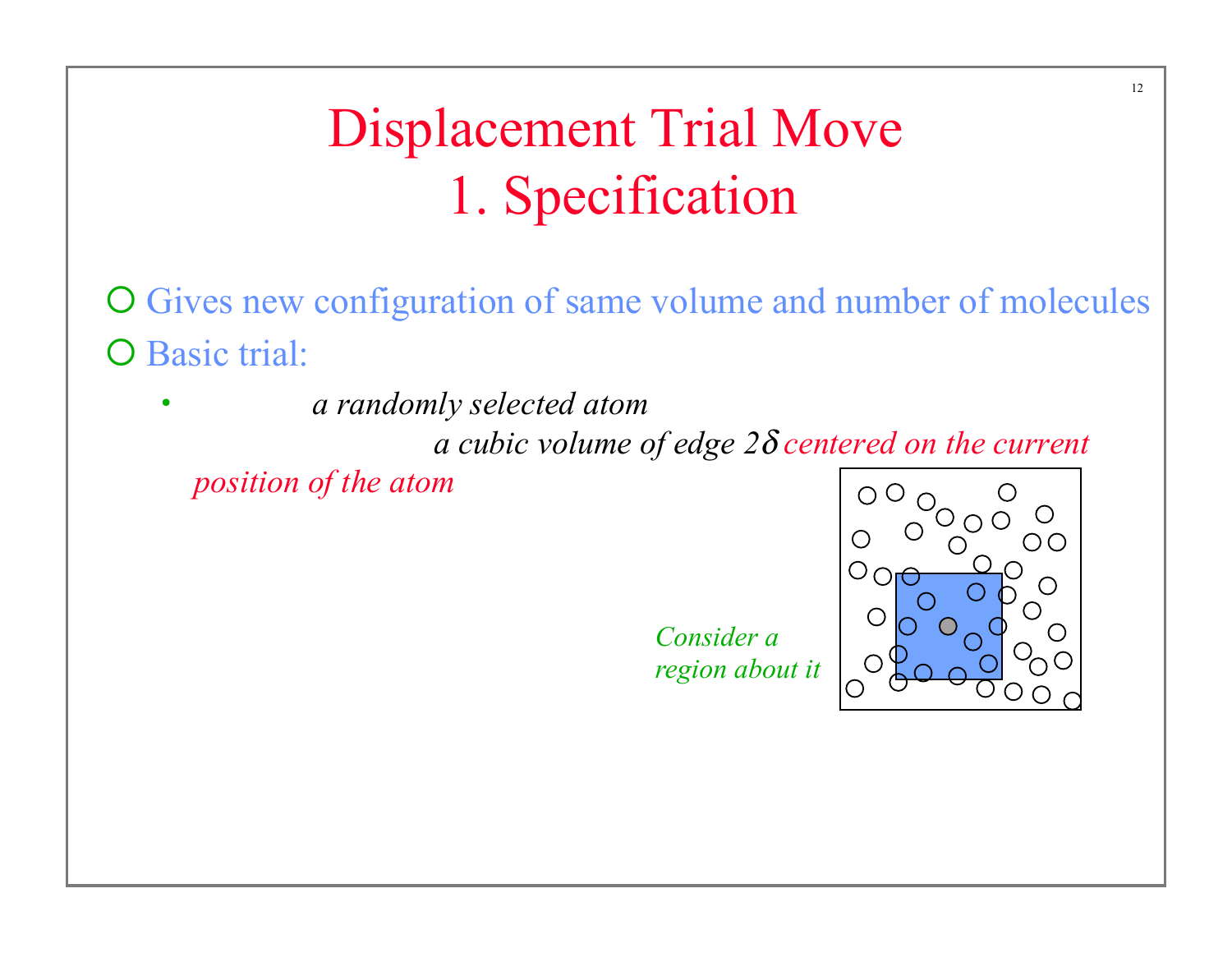O Gives new configuration of same volume and number of molecules O Basic trial:

• *displace a randomly selected atom to a point chosen with uniform probability inside a cubic volume of edge 2*δ *centered on the current position of the atom* 

> *Move atom to point chosen uniformly in region*

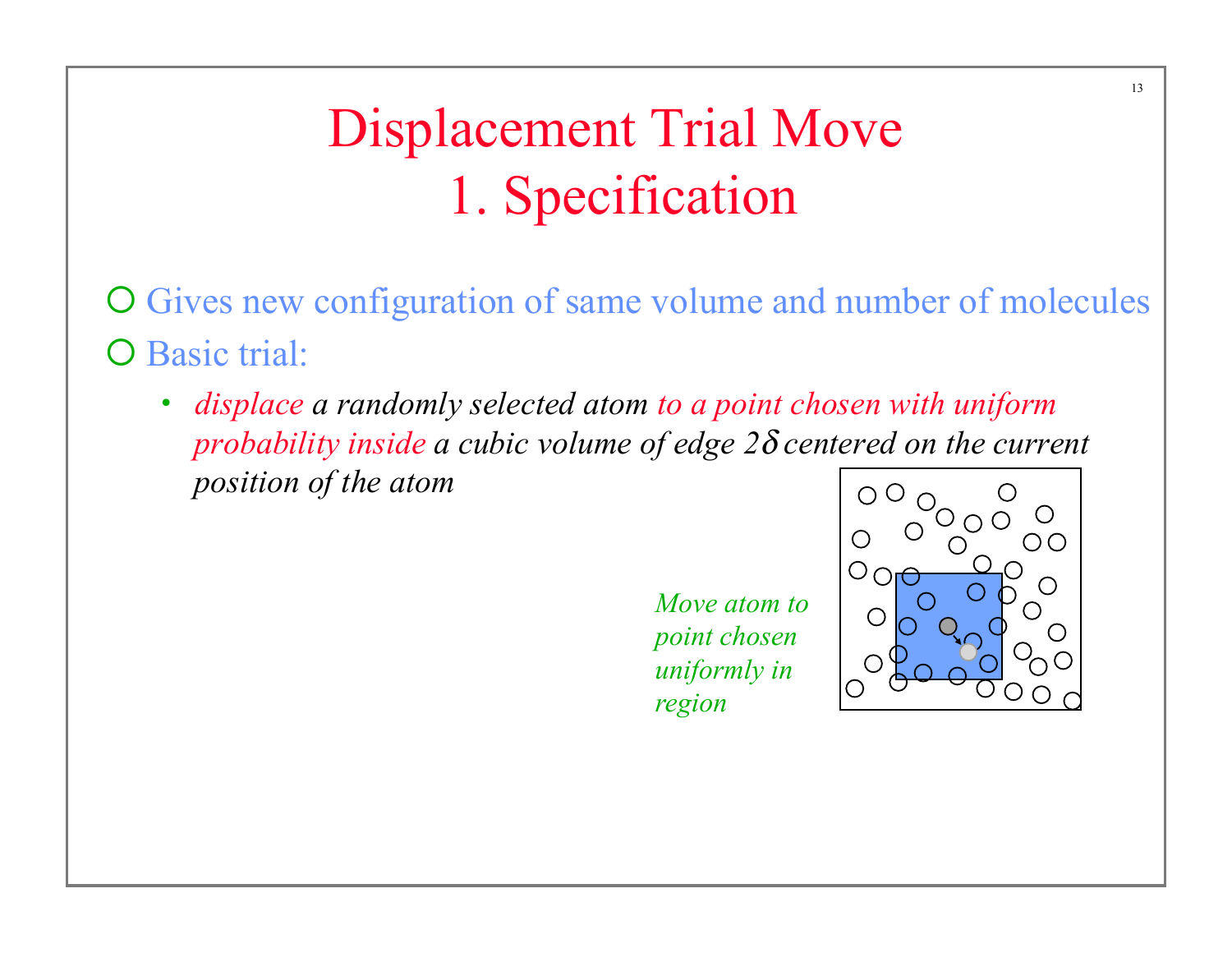$\overline{O}$  Gives new configuration of same volume and number of molecules O Basic trial:

• *displace a randomly selected atom to a point chosen with uniform probability inside a cubic volume of edge 2*δ *centered on the current position of the atom* 

> *Consider acceptance of new configuration*

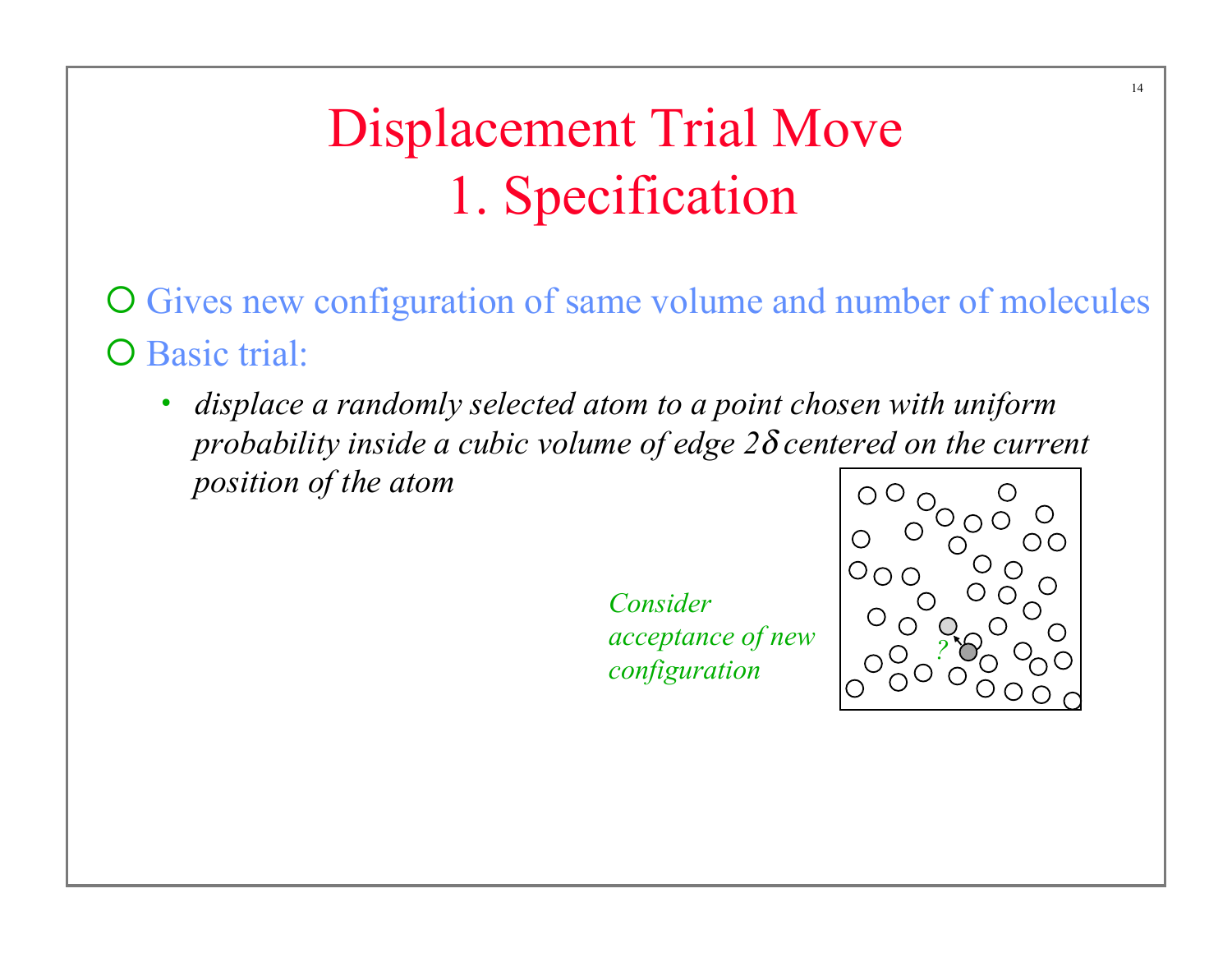- O Gives new configuration of same volume and number of molecules O Basic trial:
	- *displace a randomly selected atom to a point chosen with uniform probability inside a cubic volume of edge 2*δ *centered on the current position of the atom*
- ¡ Limiting probability distribution
	- *canonical ensemble*

$$
\pi(\mathbf{r}^N)d\mathbf{r}^N = \frac{1}{Z_N}e^{-\beta U(\mathbf{r}^N)}d\mathbf{r}^N
$$

*Examine underlying transition probabilities to formulate* 



*acceptance criterion*

• *for this trial move, probability ratios are the same in other common ensembles, so the algorithm described here pertains to them as well*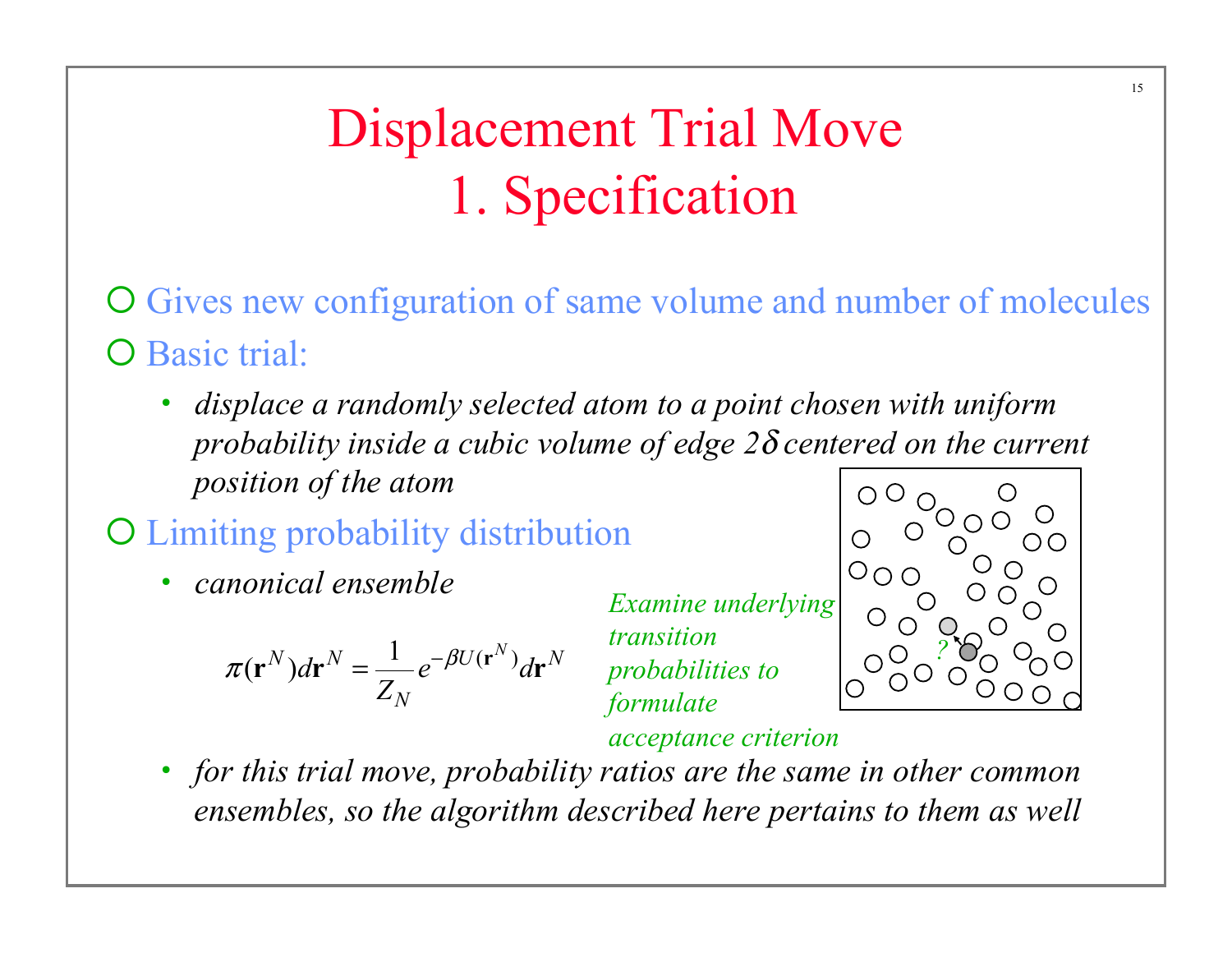# Displacement Trial Move 2. Analysis of Trial Probabilities

16

#### O Detailed specification of trial moves and probabilities

| Event<br>[reverse event]         | Probability<br>[reverse probability]    | <i>Forward-step</i><br>$\frac{1}{N} \times \frac{1}{\nu} \times \min(1, \chi)$<br>trial |
|----------------------------------|-----------------------------------------|-----------------------------------------------------------------------------------------|
| Select molecule k                | 1/N                                     | probability                                                                             |
| [select molecule k]              | [1/N]                                   | Reverse-step                                                                            |
| Move to $r^{new}$                | $v = (2\delta)^d$ $\longrightarrow$ 1/v | trial $\frac{1}{N} \times \frac{1}{v} \times \min(1, \frac{1}{\chi})$                   |
| [move back to r <sup>old</sup> ] | $\lceil 1/v \rceil$                     | probability                                                                             |
| Accept move                      | $min(1, \chi)$                          | $-\chi$ is formulated to satisfy                                                        |
| [accept move]                    | $[\min(1,1/\chi)]$                      | detailed balance                                                                        |
|                                  |                                         |                                                                                         |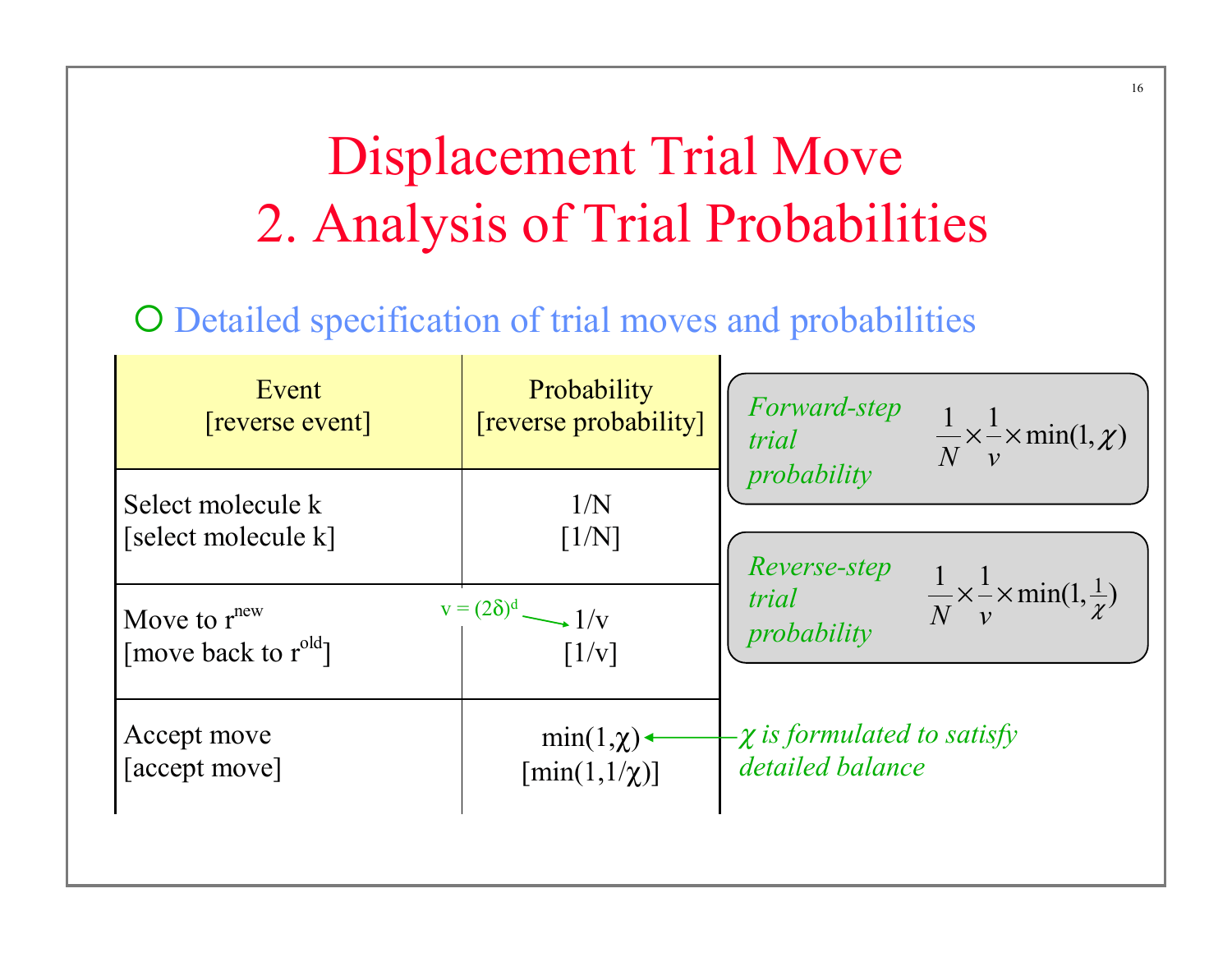### Displacement Trial Move 3. Analysis of Detailed Balance

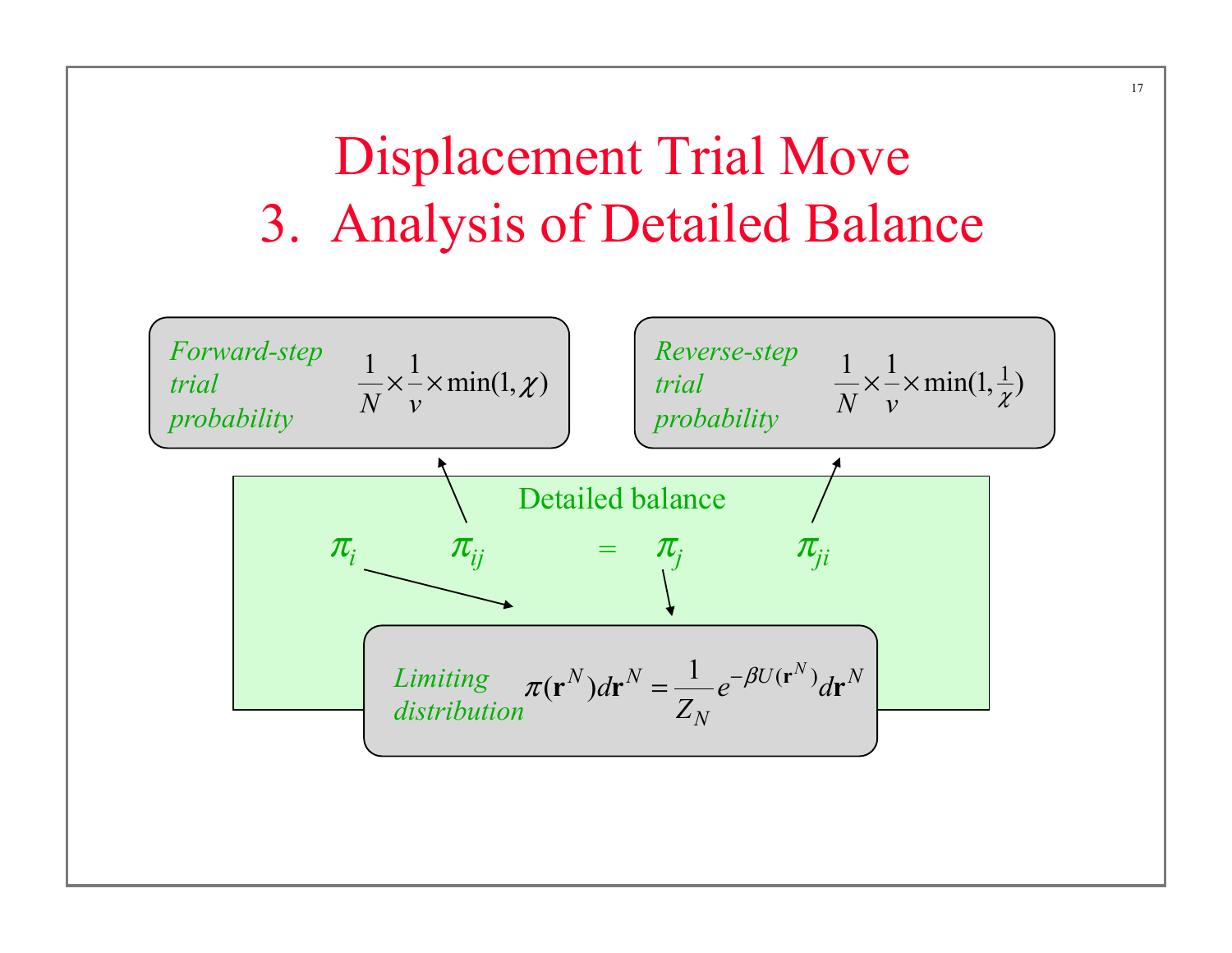### Displacement Trial Move 3. Analysis of Detailed Balance

*Forward-step trial probability* 

$$
\frac{1}{N} \times \frac{1}{v} \times \min(1, \chi)
$$

*Reverse-step trial probability*   $\frac{1}{N} \times \frac{1}{v} \times \min(1, \frac{1}{\chi})$  $\times \angle X$ 

$$
\mathcal{T}_i \qquad \mathcal{T}_{ij} = \mathcal{T}_j \qquad \mathcal{T}_{ji}
$$
\n
$$
e^{-\beta U^{old}} dr^N \left[ \frac{1}{N} \times \frac{1}{V} \times \min(1, \chi) \right] = \frac{e^{-\beta U^{new}} dr^N}{Z_N} \left[ \frac{1}{N} \times \frac{1}{V} \times \min(1, \frac{1}{\chi}) \right]
$$

*Limiting*  

$$
\pi(\mathbf{r}^N)d\mathbf{r}^N = \frac{1}{Z_N}e^{-\beta U(\mathbf{r}^N)}d\mathbf{r}^N
$$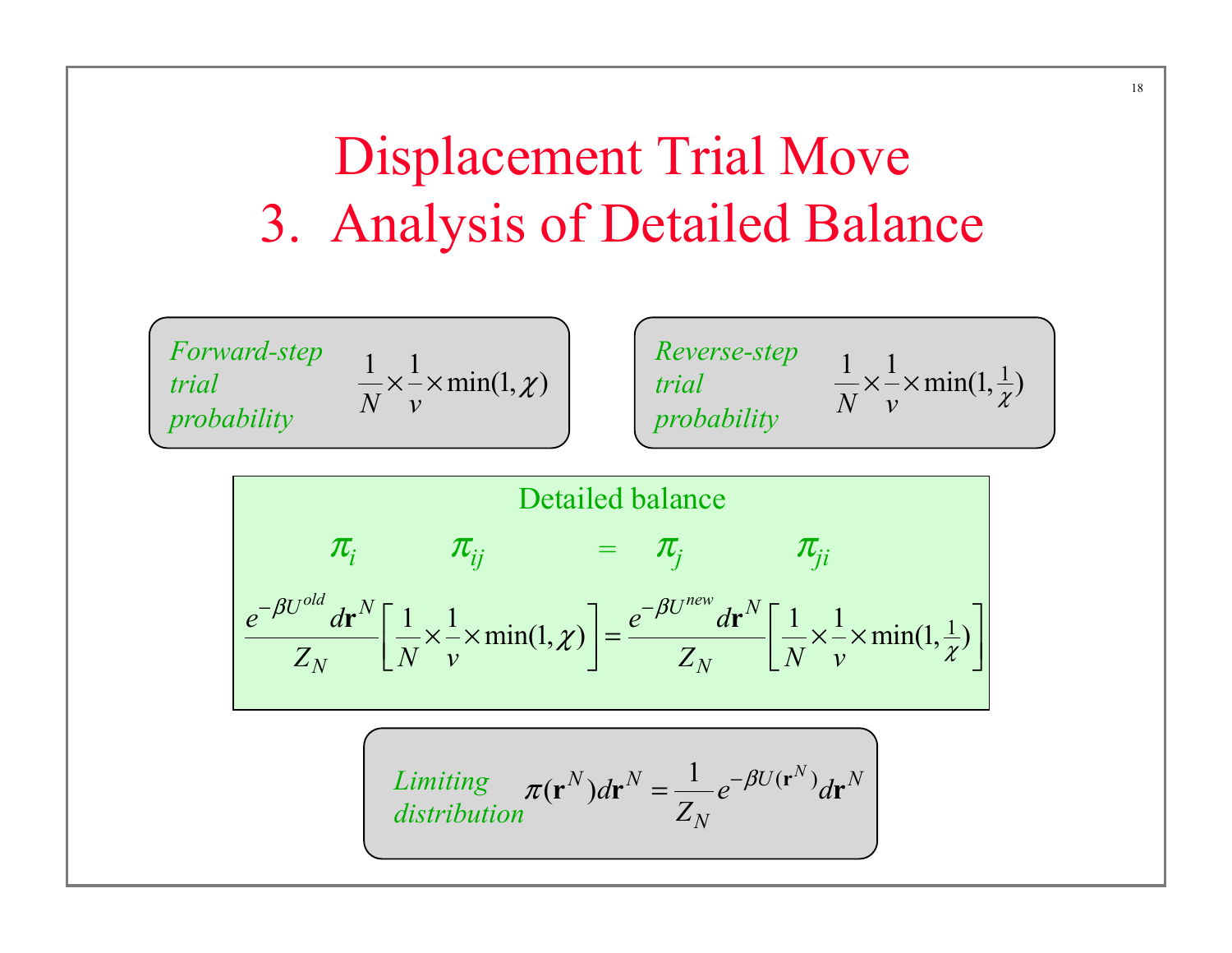### Displacement Trial Move 3. Analysis of Detailed Balance









 $e^{-\beta U^{old}} \chi = e^{-\beta U^{new}}$ 

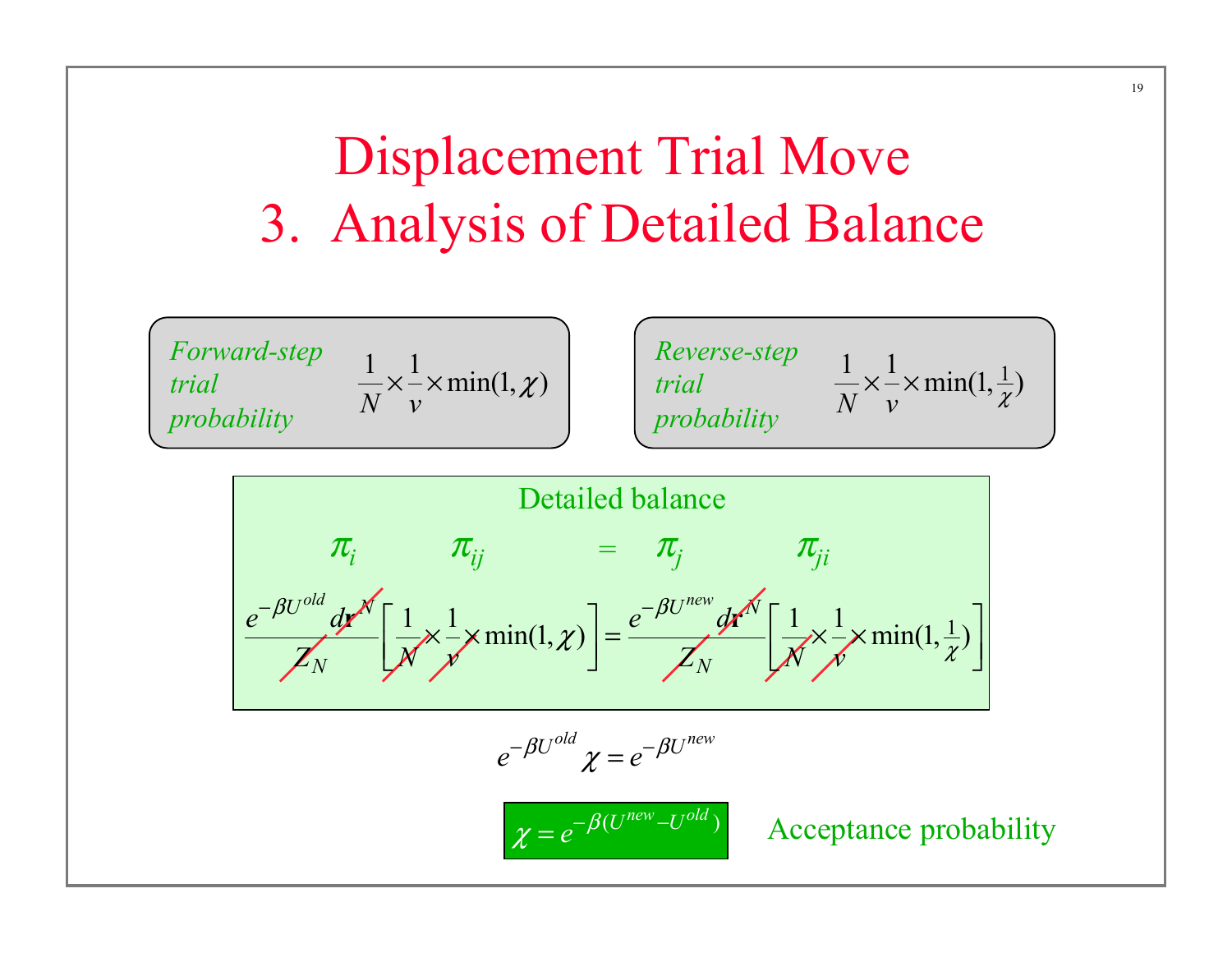# Displacement Trial Move 4. Simulation Example

Have a look at a simple MC simulation applet

If the link doesn't work, enter this URL in your browser:

http://www.eng.bufalo.edu/~kofke/applets/SimpleMC.html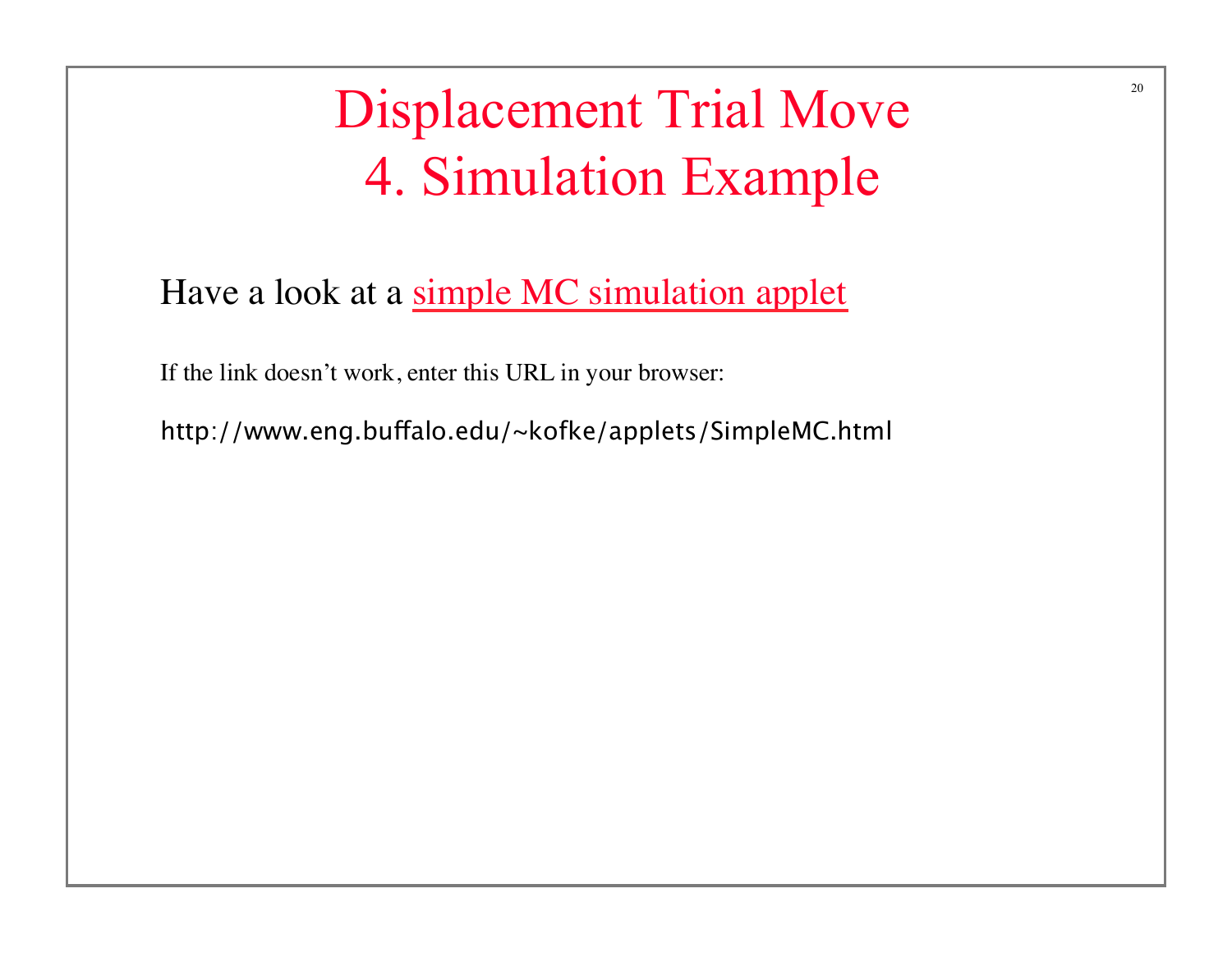## Displacement Trial Move 5. Tuning

- $\overline{O}$  Size of step is adjusted to reach a target rate of acceptance of displacement trials
	- *typical target is 50%*
	- *for hard potentials target may be lower (rejection is efficient)*

Large step leads to less acceptance but bigger moves

Small step leads to less movement but more acceptance



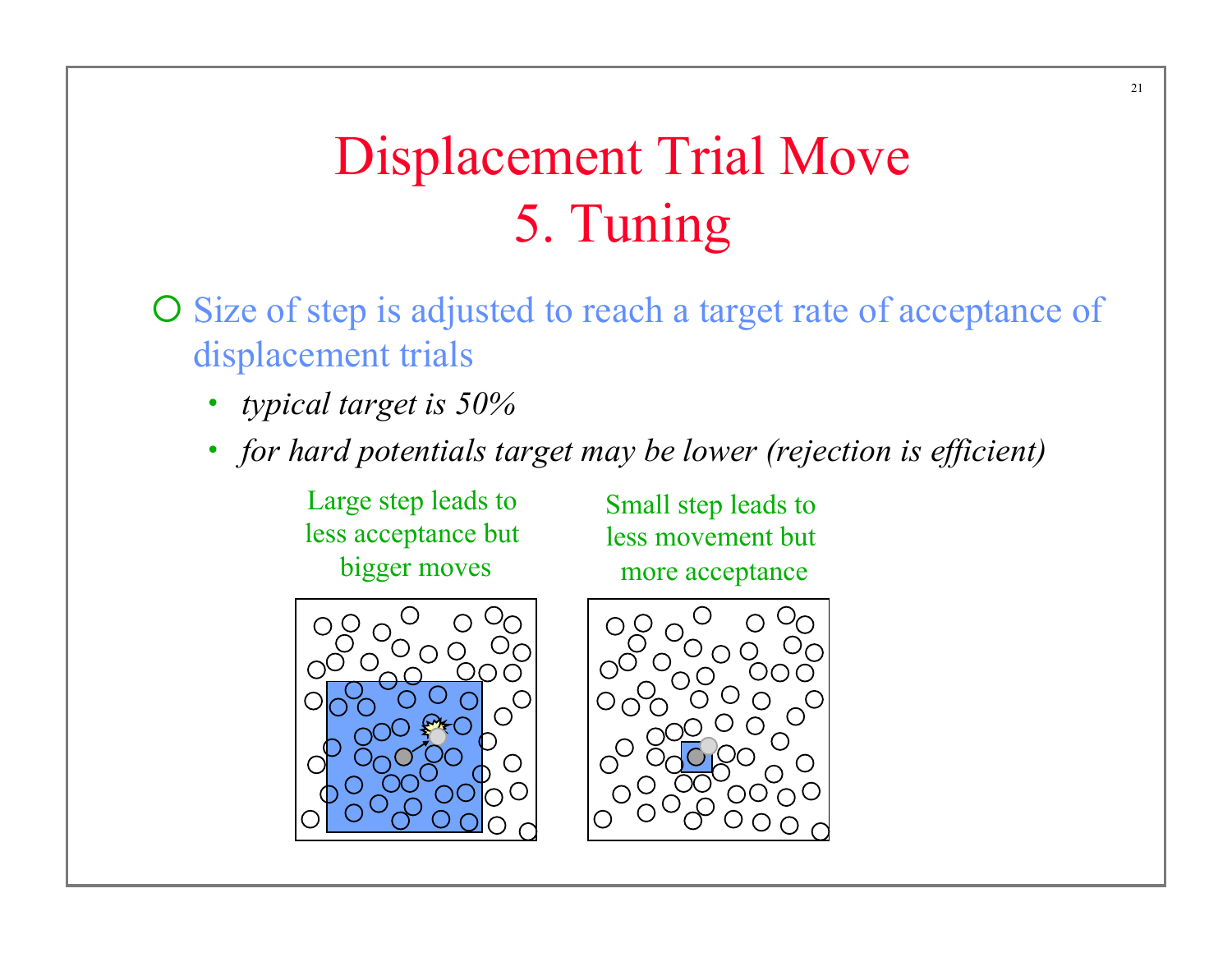¡ Gives new configuration of different volume and same N and **s**<sup>N</sup> O Basic trial:

•

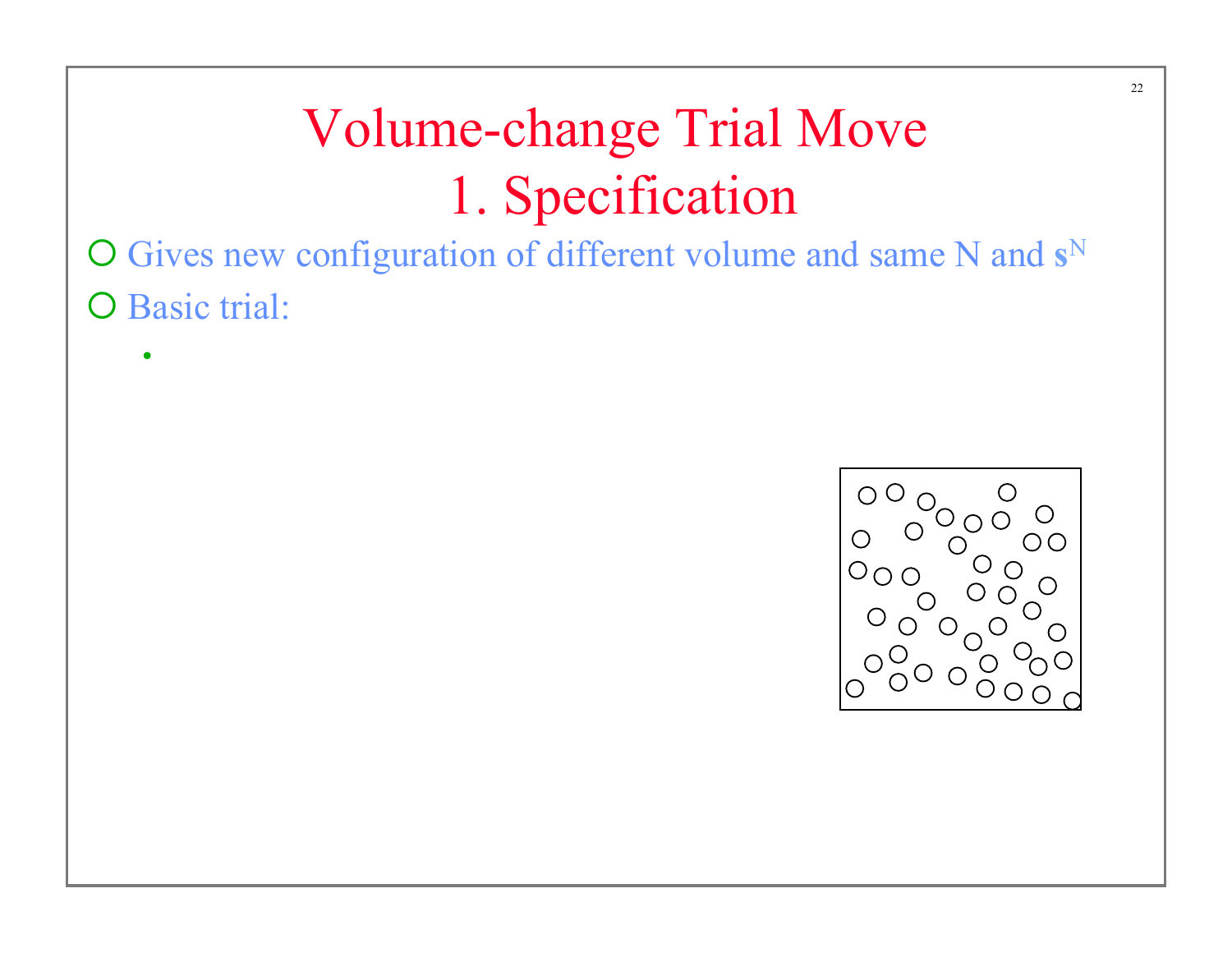¡ Gives new configuration of different volume and same N and **s**<sup>N</sup> O Basic trial:

 $+dV$ 

*Select a random value for volume change*



*by some amount within*  $\pm \delta V$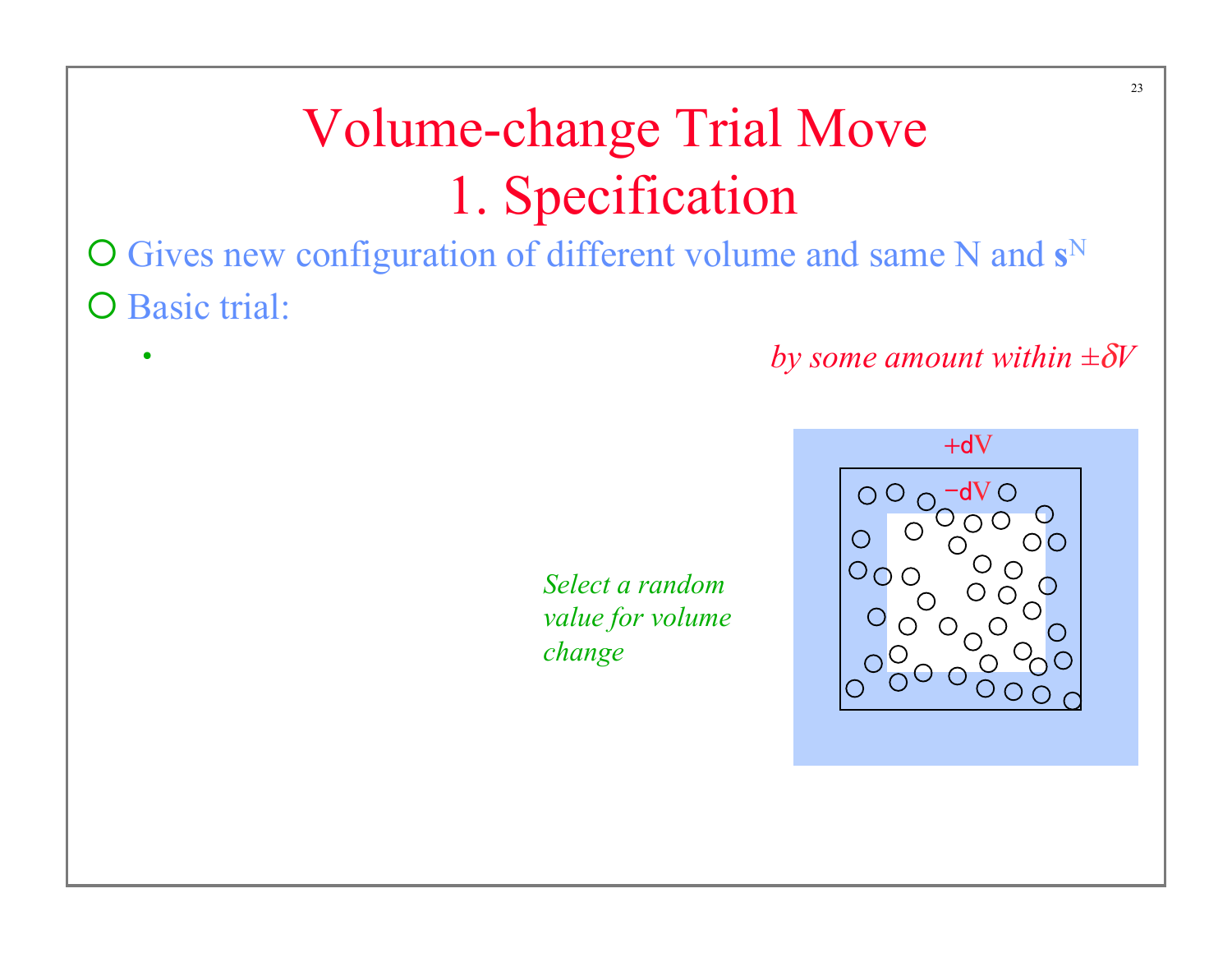- ¡ Gives new configuration of different volume and same N and **s**<sup>N</sup> O Basic trial:
	- *increase or decrease the total system volume by some amount within*  $\pm \delta V$ ,

*Perturb the total system volume*

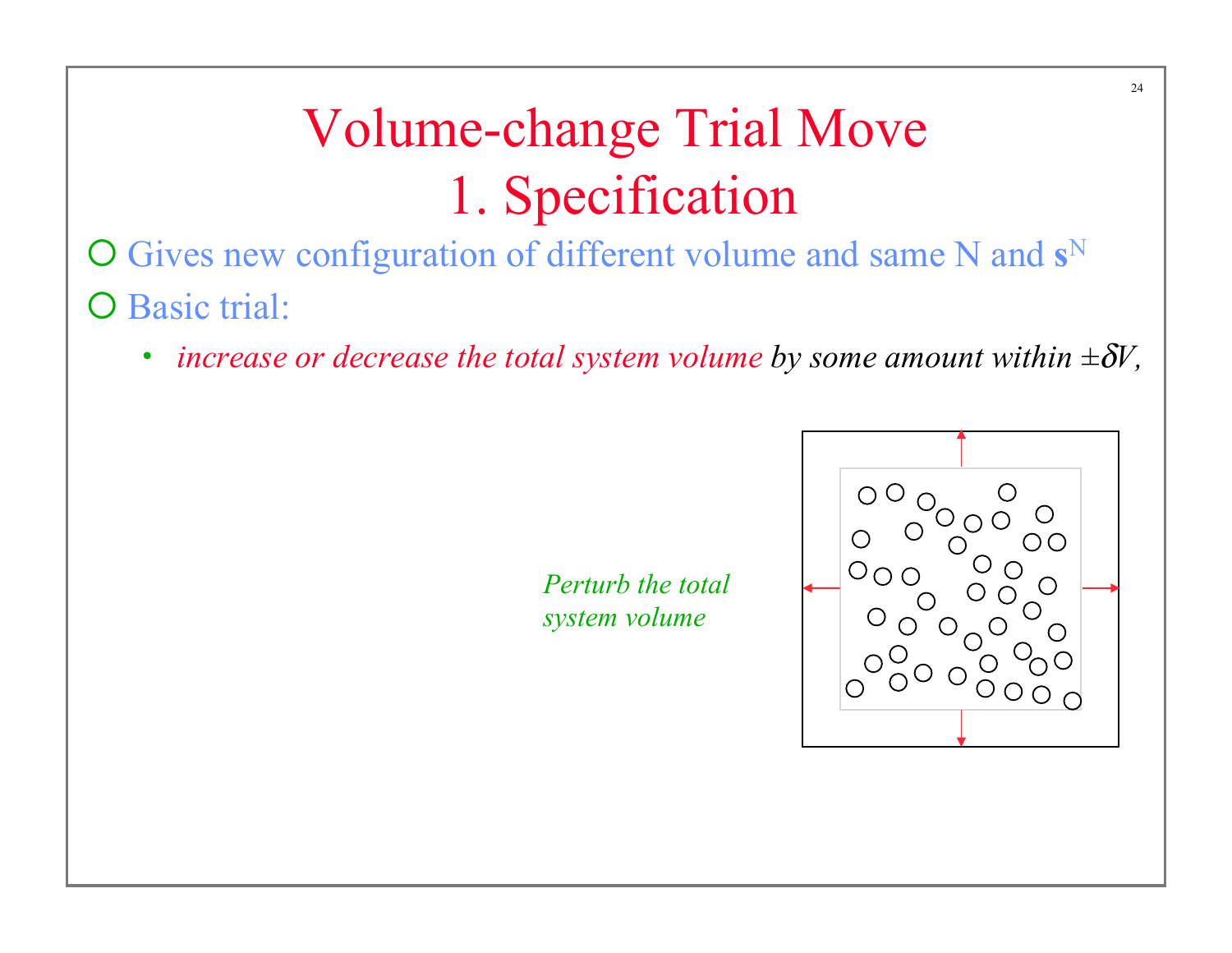¡ Gives new configuration of different volume and same N and **s**<sup>N</sup> O Basic trial:

*increase or decrease the total system volume by some amount within*  $\pm \delta V$ , *scaling all molecule centers-of-mass in proportion to the linear scaling of the volume*

> *Scale all positions in proportion*

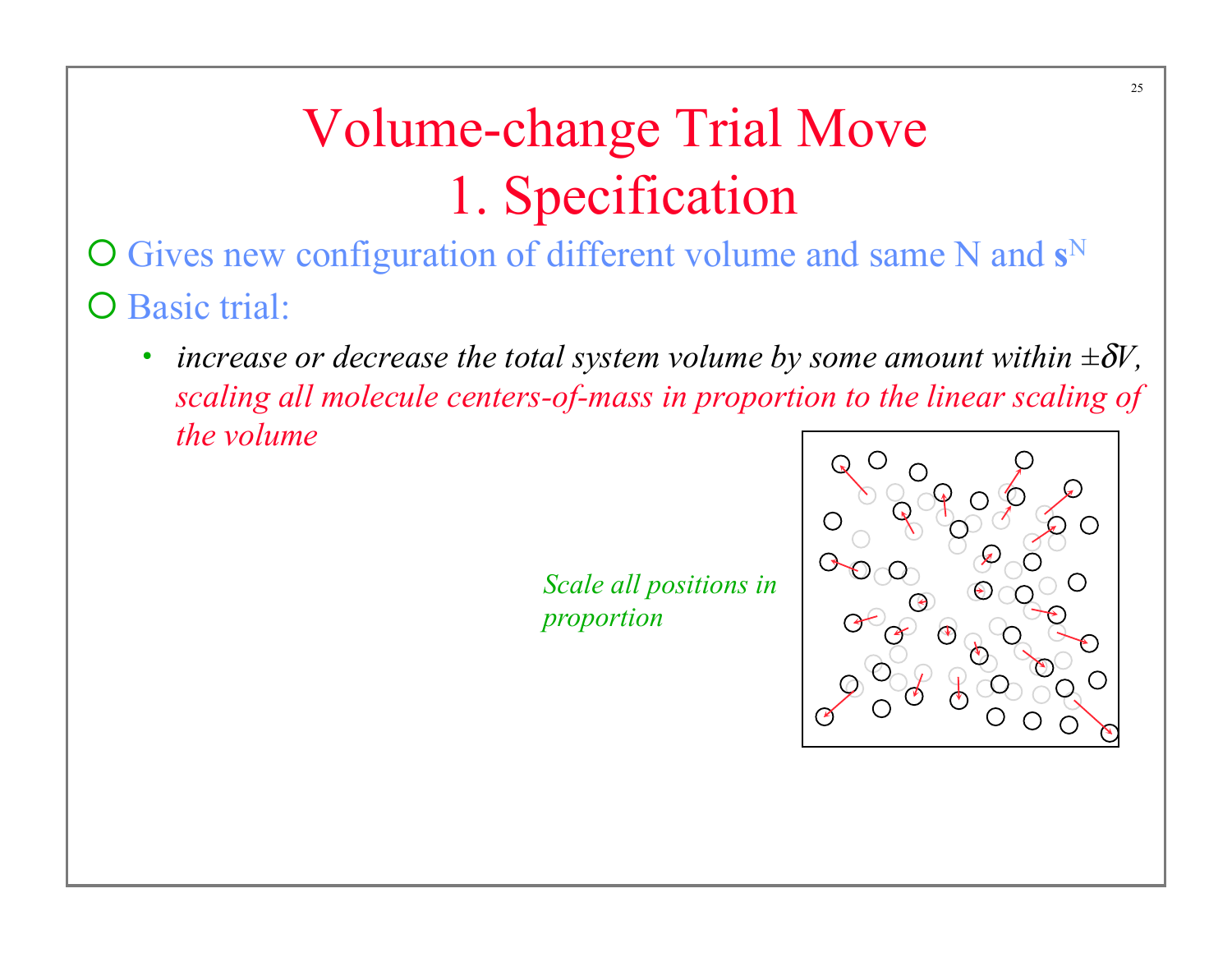¡ Gives new configuration of different volume and same N and **s**<sup>N</sup> O Basic trial:

*increase or decrease the total system volume by some amount within*  $\pm \delta V$ , *scaling all molecule centers-of-mass in proportion to the linear scaling of the volume* 

> *Consider acceptance*   $of$  *new configuration*

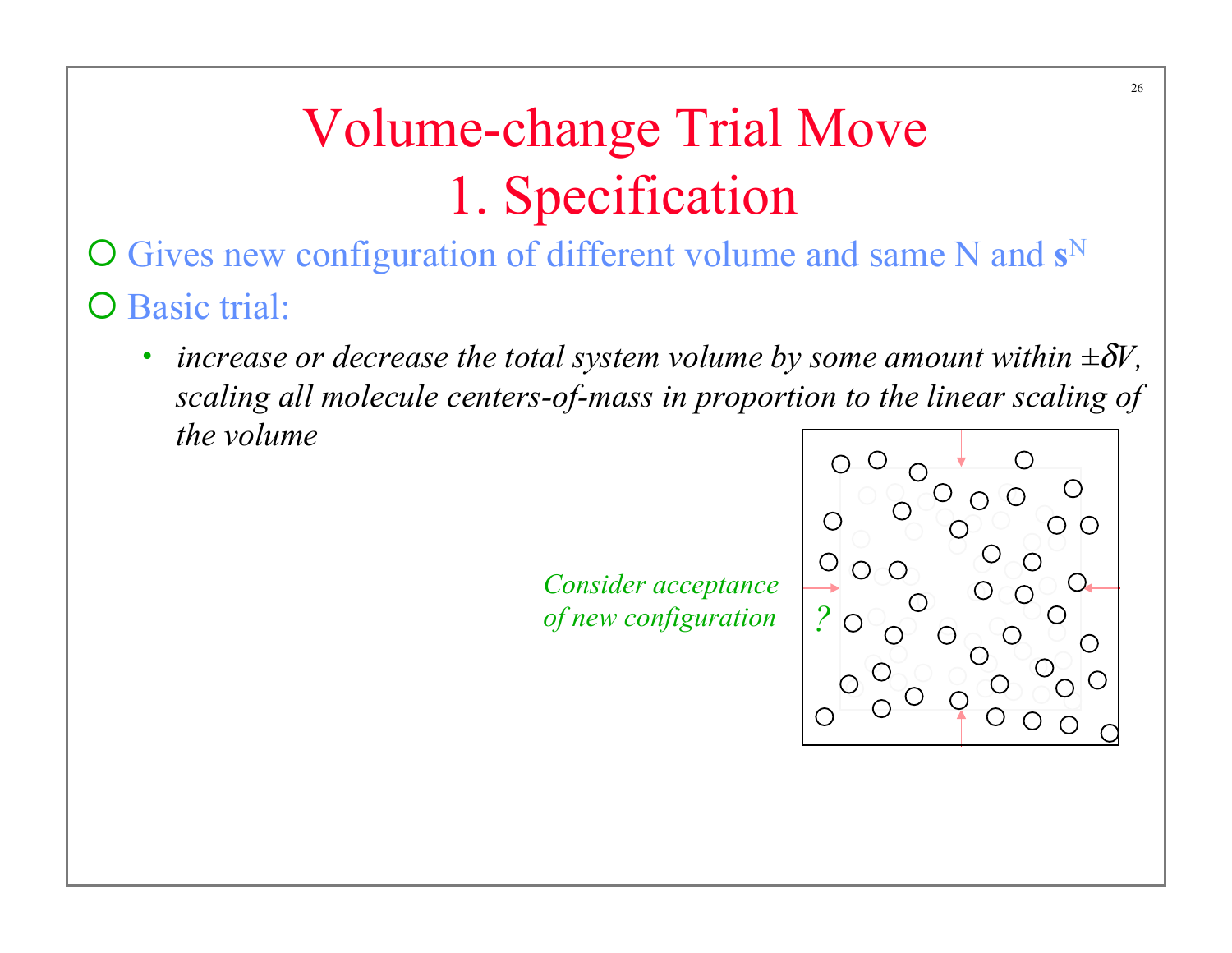- ¡ Gives new configuration of different volume and same N and **s**<sup>N</sup> O Basic trial:
	- *increase or decrease the total system volume by some amount within*  $\pm \delta V$ , *scaling all molecule centers-of-mass in proportion to the linear scaling of the volume*
- ¡ Limiting probability distribution
	- *isothermal-isobaric ensemble*

*Examine underlying transition probabilities to formulate acceptance criterion*



$$
\pi((V\mathbf{s})^N) = \frac{1}{\Delta}e^{-\beta U((V\mathbf{s})^N)-\beta PV}V^N d\mathbf{s}^N dV
$$

*Remember how volumescaling was used in derivation of virial formula*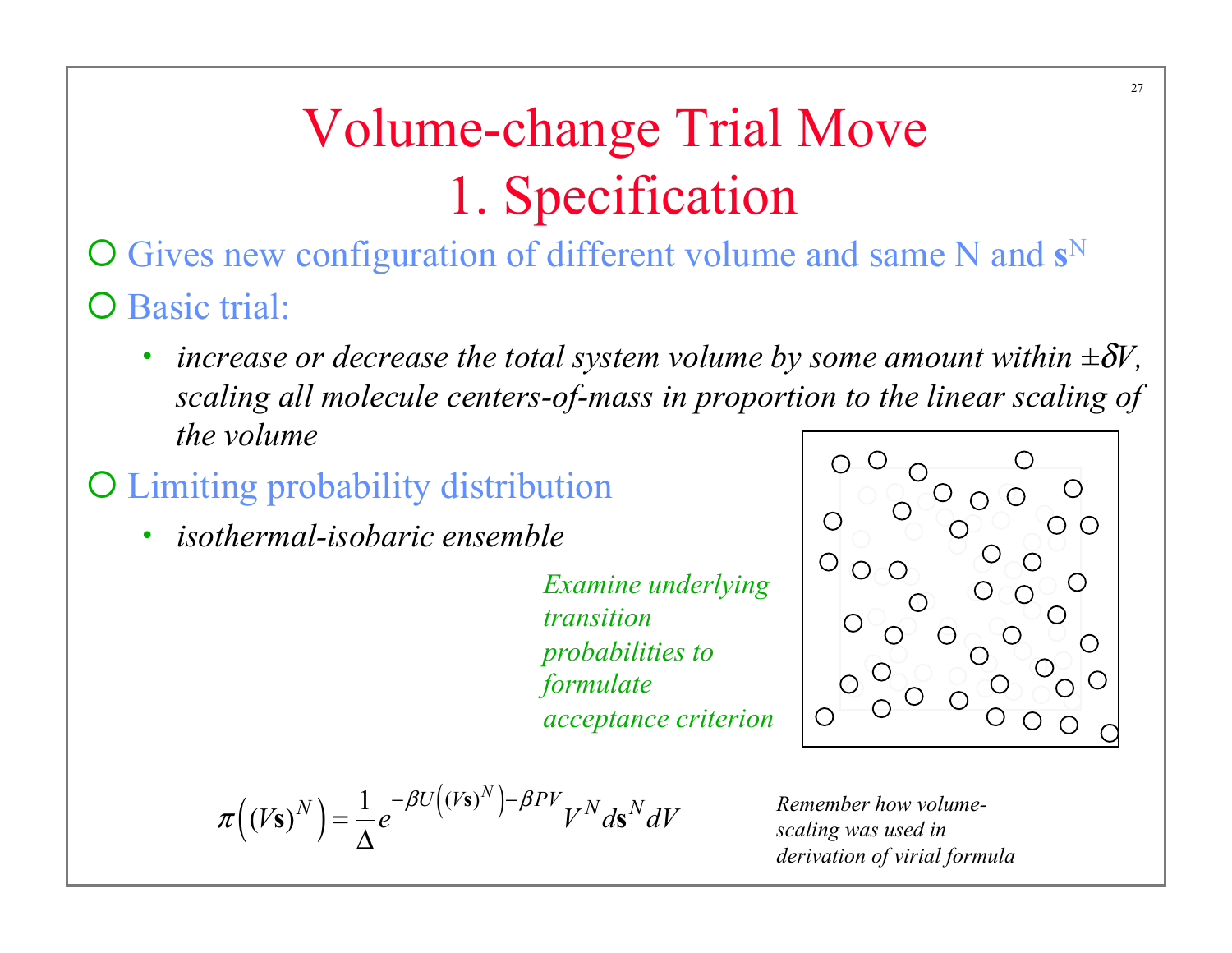# Volume-change Trial Move 2. Analysis of Trial Probabilities

28

#### O Detailed specification of trial moves and probabilities

| Event<br>[reverse event]                       | Probability<br>[reverse probability]      | Forward-step<br>$\overline{2\delta V}$ × min(1, $\chi$ )<br>trial<br>probability |
|------------------------------------------------|-------------------------------------------|----------------------------------------------------------------------------------|
| Select V <sup>new</sup><br>[select $V^{old}$ ] | $1/(2 \delta V)$<br>$[1/(2 \delta V)]$    | Reverse-step<br>$\frac{1}{2\delta V}$ × min(1, $\frac{1}{\gamma}$ )<br>trial     |
| Accept move<br>[accept move]                   | $Min(1,\chi)$<br>$[\text{Min}(1,1/\chi)]$ | probability                                                                      |
|                                                |                                           | $-\chi$ is formulated to satisfy<br>detailed balance                             |
|                                                |                                           |                                                                                  |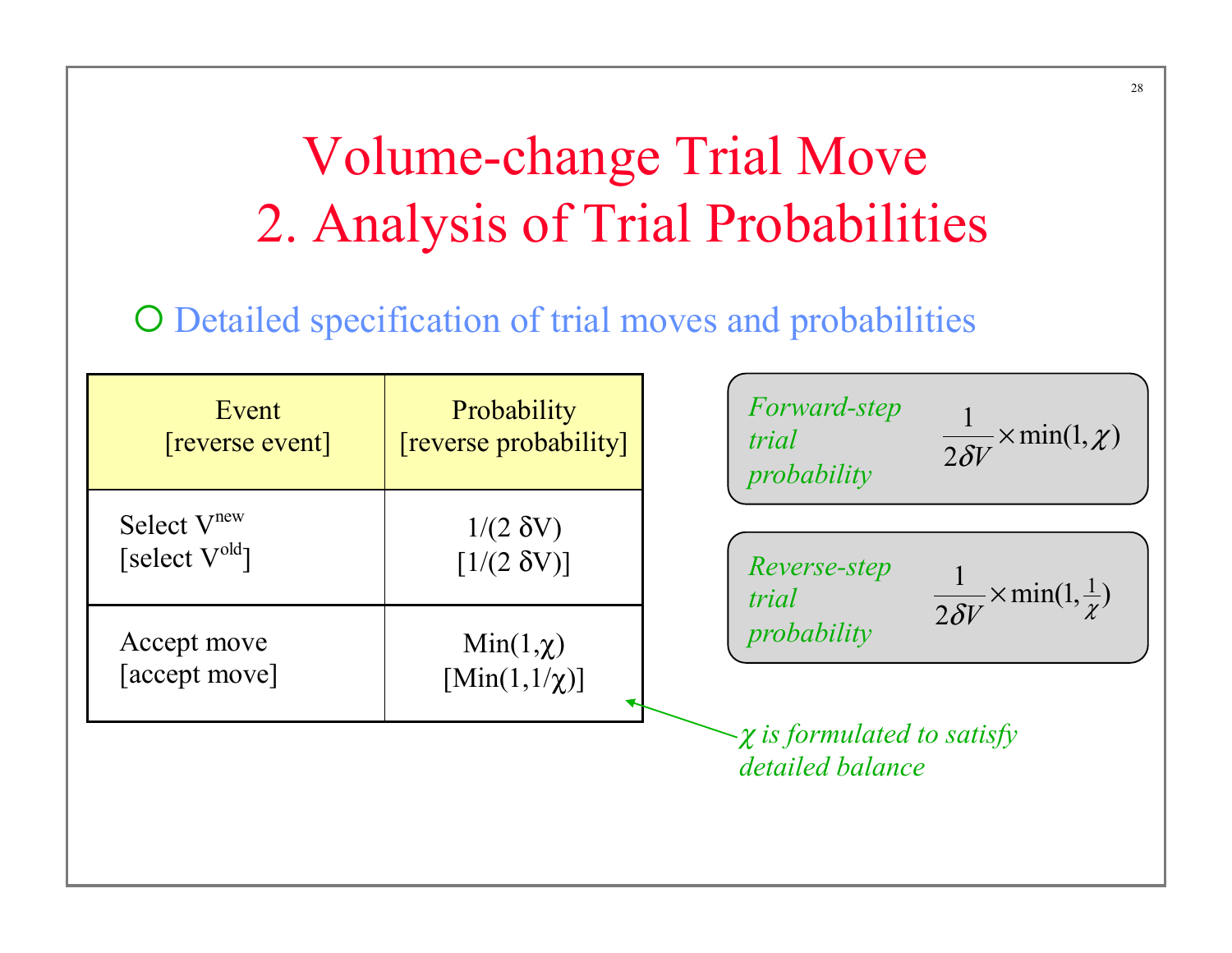# Volume-change Trial Move 3. Analysis of Detailed Balance

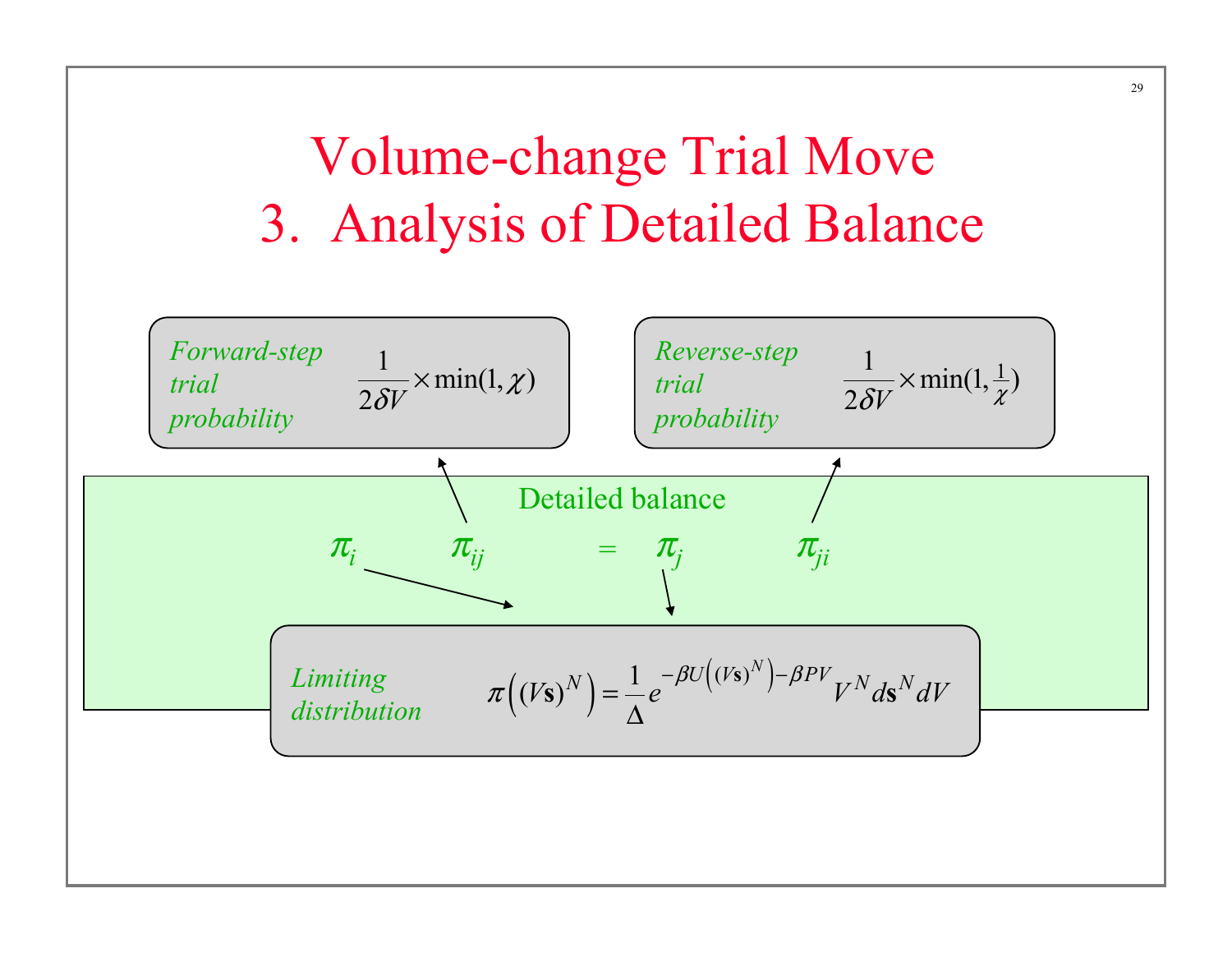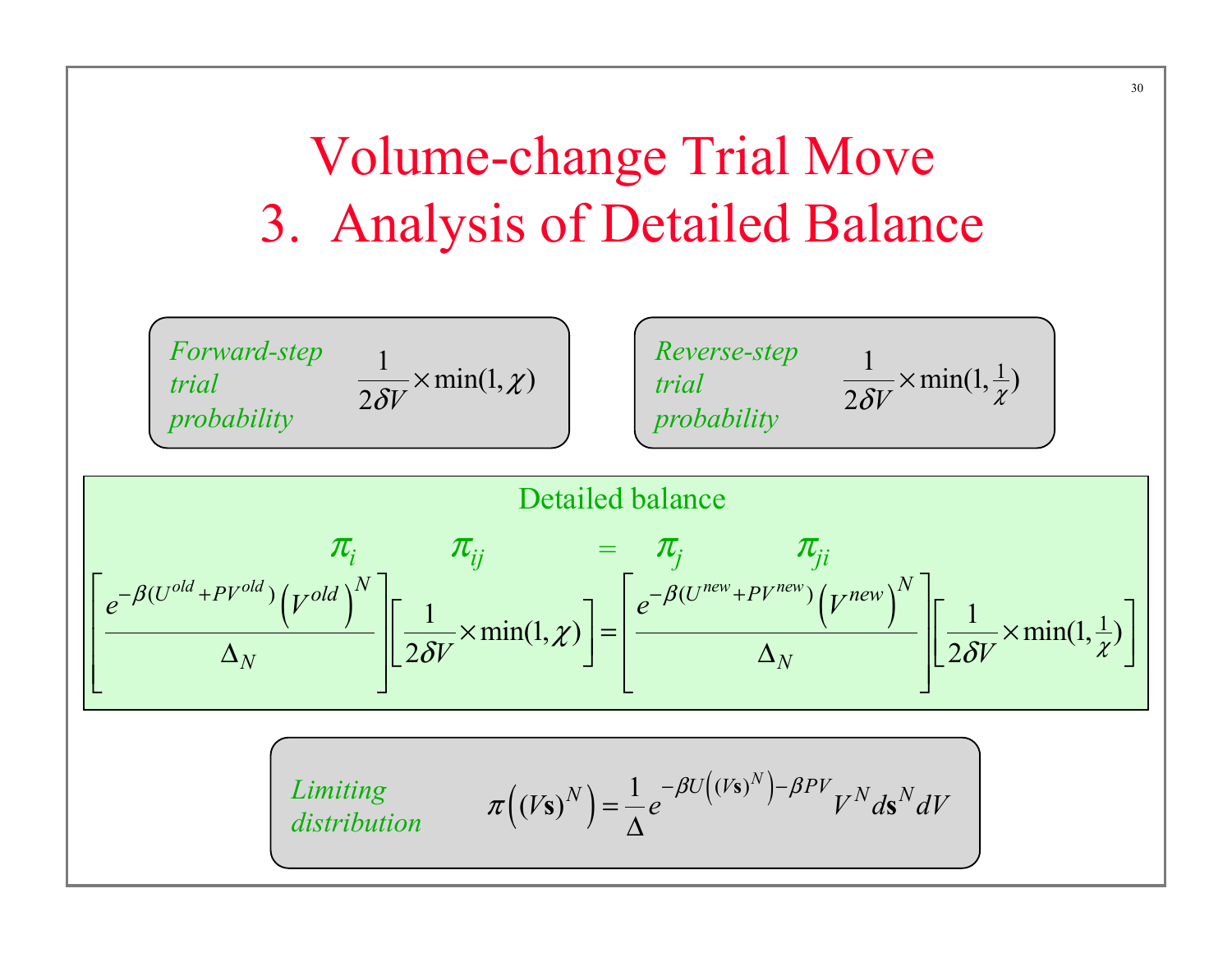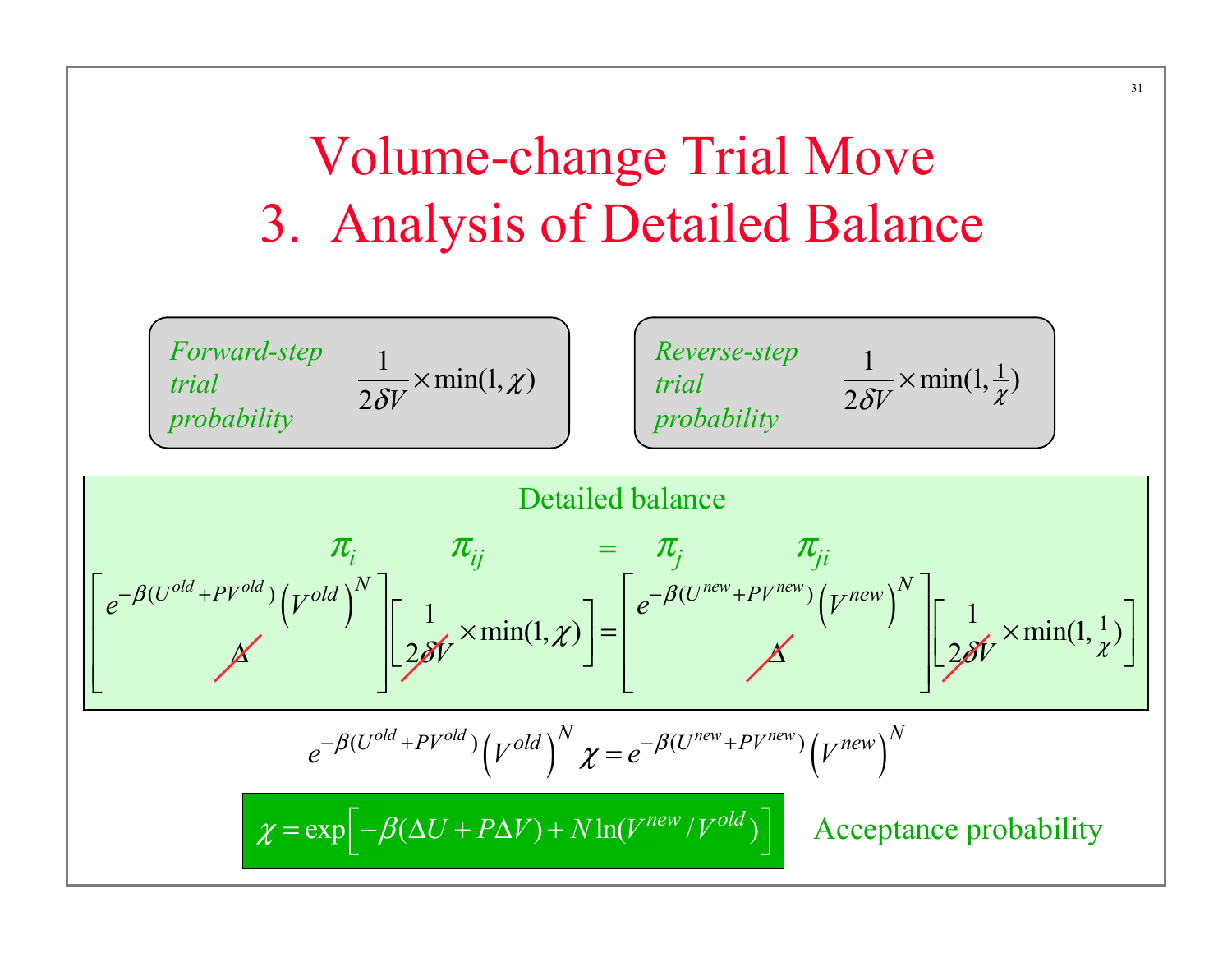### Volume-change Trial Move 4. Alternative Formulation

#### $\bigcirc$  Step in  $ln(V)$  instead of V

• *larger steps at larger volumes, smaller steps at smaller volumes* 

*Limiting*  
*distribution* 
$$
\pi((V\mathbf{s})^N) = \frac{1}{\Delta}e^{-\beta U((V\mathbf{s})^N) - \beta PV}V^{N+1}d\mathbf{s}^N d\ln V
$$
  
*Trial move*  $V^{new} = V^{old}e^{\delta(\ln V)}$   $(\ln V)^{new} = (\ln V)^{old} + \delta(\ln V)$   
*Acceptance*  
*probability*  $\chi = \exp[-\beta(\Delta U + P\Delta V) + (N+1)\ln(V^{new}/V^{old})]$   
 $\min(1,\chi)$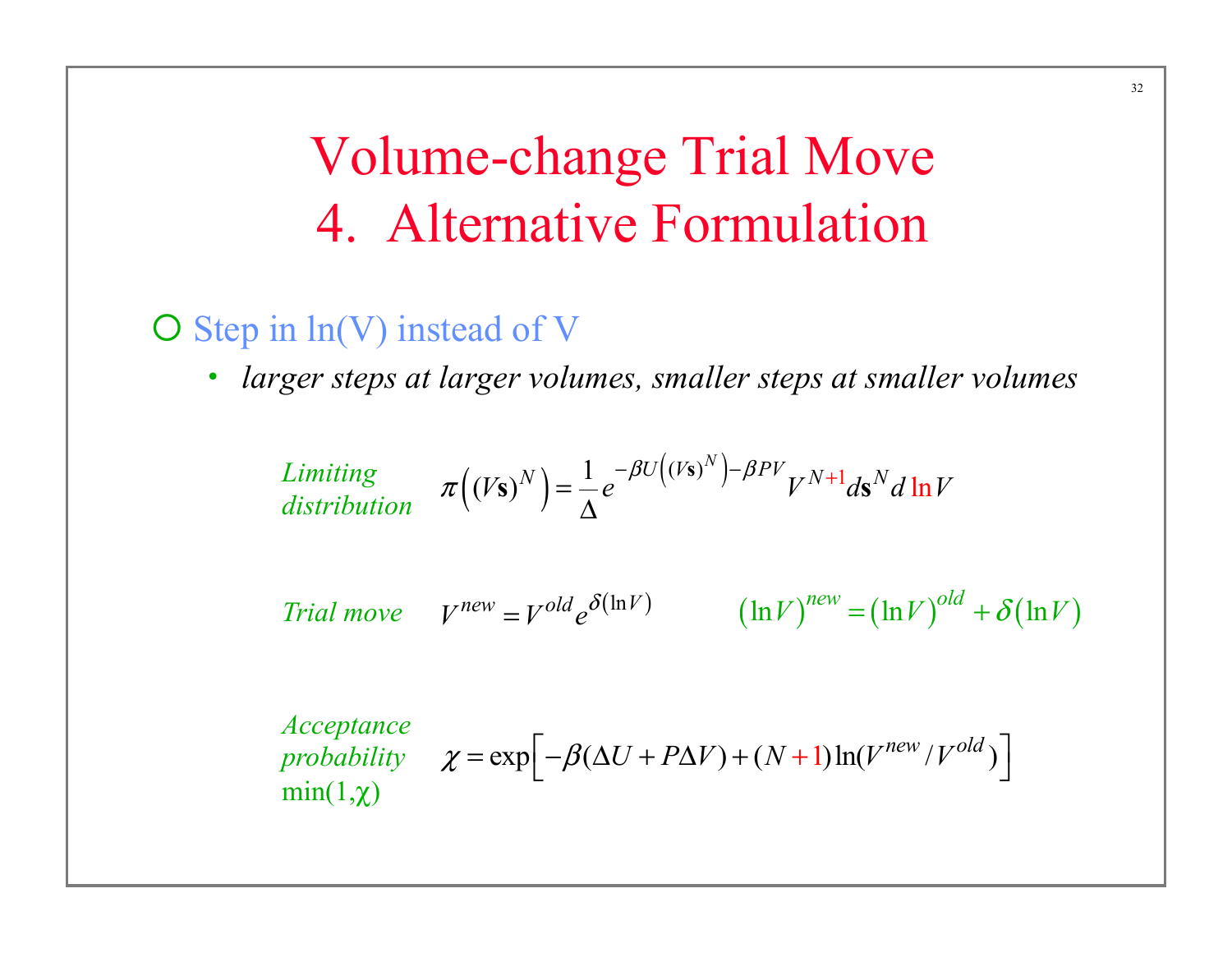### Volume-change Trial Move 5. Simulation Example

Have a look at a simple NPT MC simulation applet

If the link doesn't work, here's the URL:

http://www.eng.bufalo.edu/~kofke/applets/nptMCLJ.html